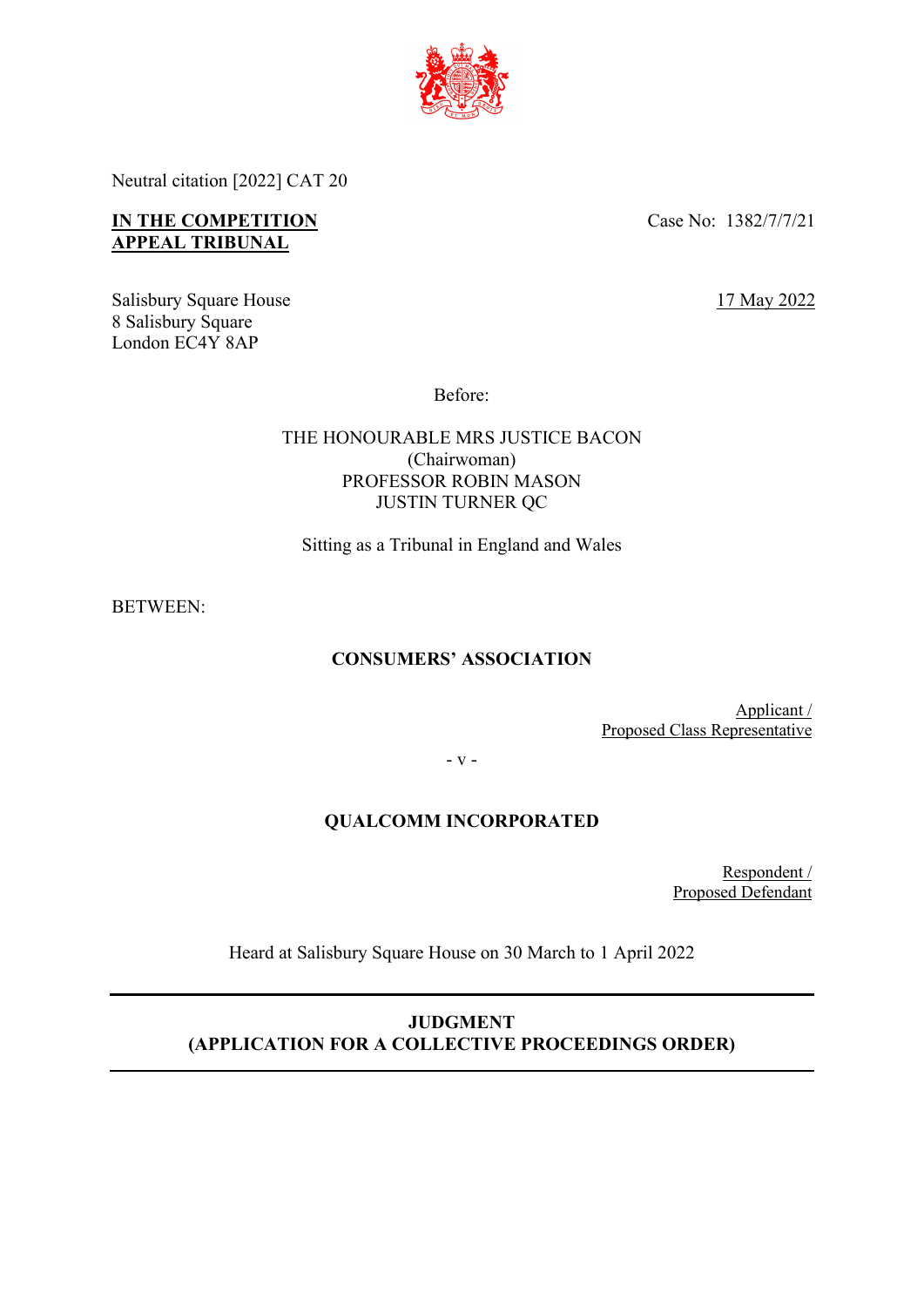### **APPEARANCES**

Jon Turner QC, PJ Kirby QC, George McDonald and Ciar McAndrew (instructed by Hausfeld & Co. LLP) appeared on behalf of the Applicant/Proposed Class Representative.

Mark Howard QC, Nicholas Bacon QC, Tony Singla QC, David Bailey and Alexandra Littlewood (instructed by Quinn Emanuel Urquhart & Sullivan UK LLP) appeared on behalf of the Respondent/Proposed Defendant.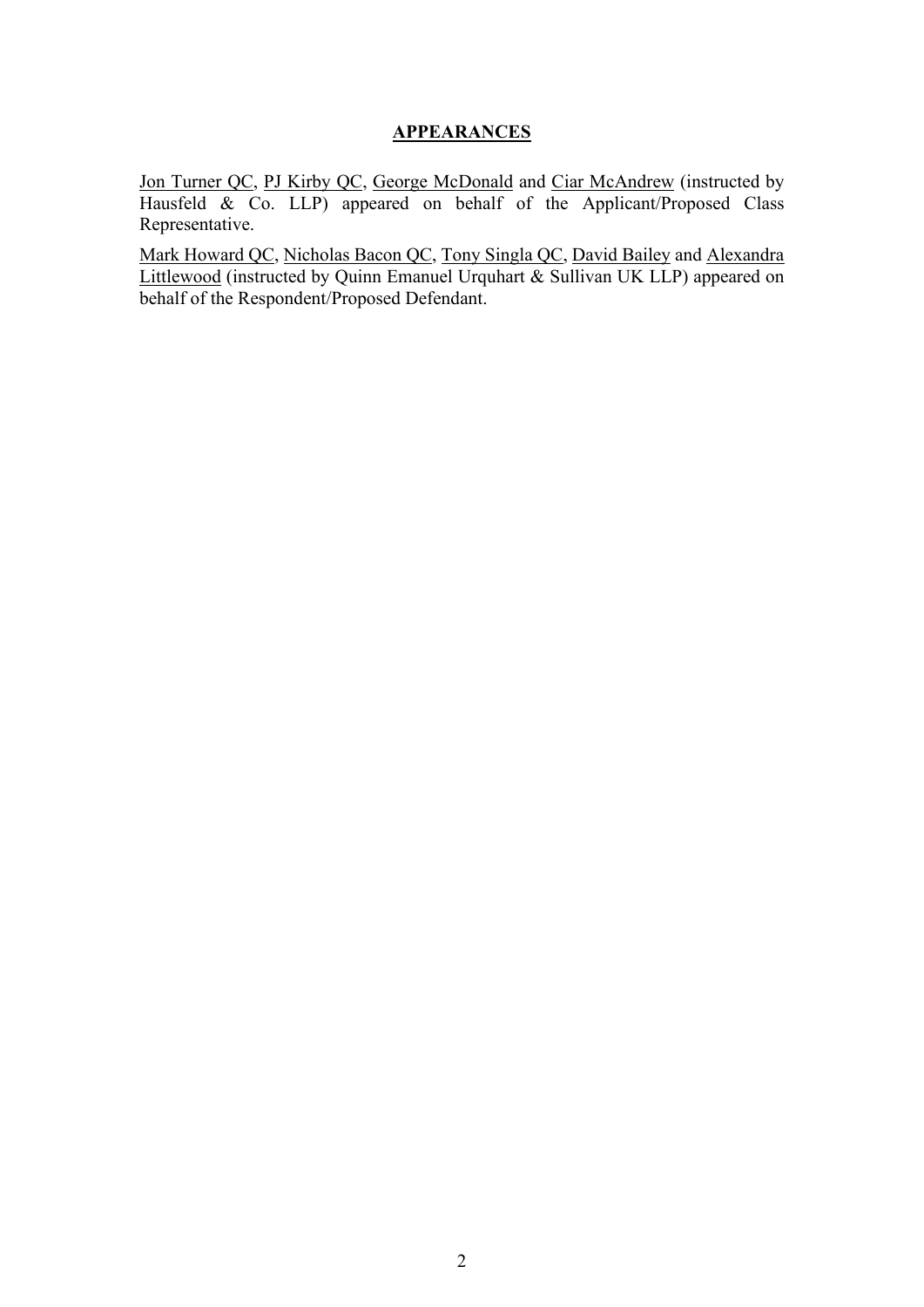#### **A. INTRODUCTION**

- 1. This is the Tribunal's judgment on an application by the Consumers' Association, commonly known as "Which?", for a collective proceedings order ("CPO") pursuant to s. 47B of the Competition Act 1998 (the "CA"). The Proposed Defendant ("Qualcomm") is a leading telecommunications company whose principal activities include the development, design and sale of smartphone chipsets, and the licensing of intellectual property related to its technology.
- 2. The CPO application seeks to combine "standalone" claims under s. 47A CA alleging that Qualcomm has abused its dominant position in breach of the Chapter II prohibition in s. 18 CA and (until 31 December 2020) Article 102 of the Treaty on the Functioning of the European Union ("TFEU"), in relation to the royalties charged by Qualcomm to smartphone manufacturers for the licensing of its patents for chipsets.
- 3. The essence of the claim is that Qualcomm has leveraged its dominant position in the supply of LTE chipsets to smartphone manufacturers, into the licensing of its patents, so as to charge inflated royalties for the use of Qualcomm's patents. In turn, it is said, those inflated royalties are passed on to the final consumers of smartphones. The collective proceedings are proposed to be brought on behalf of all those consumers who have made UK purchases of LTEenabled Apple and Samsung smartphones since 1 October 2015, a total class of around 29 million consumers. The aggregate loss suffered by those consumers is estimated to be around £482.5 million including simple interest.
- 4. The CPO application was heard in person on 30 March to 1 April 2022. On the main certification issues, we heard submissions from Mr Turner QC for Which? and Mr Howard QC for Qualcomm. On the funding issues, which were addressed separately, we were addressed by Mr Kirby QC for Which? and Mr Bacon QC for Qualcomm.
- 5. The hearing included a "hot tub" in which the experts for Which? (Mr Robin Noble of Oxera) and Qualcomm (Dr Jorge Padilla of Compass Lexecon) were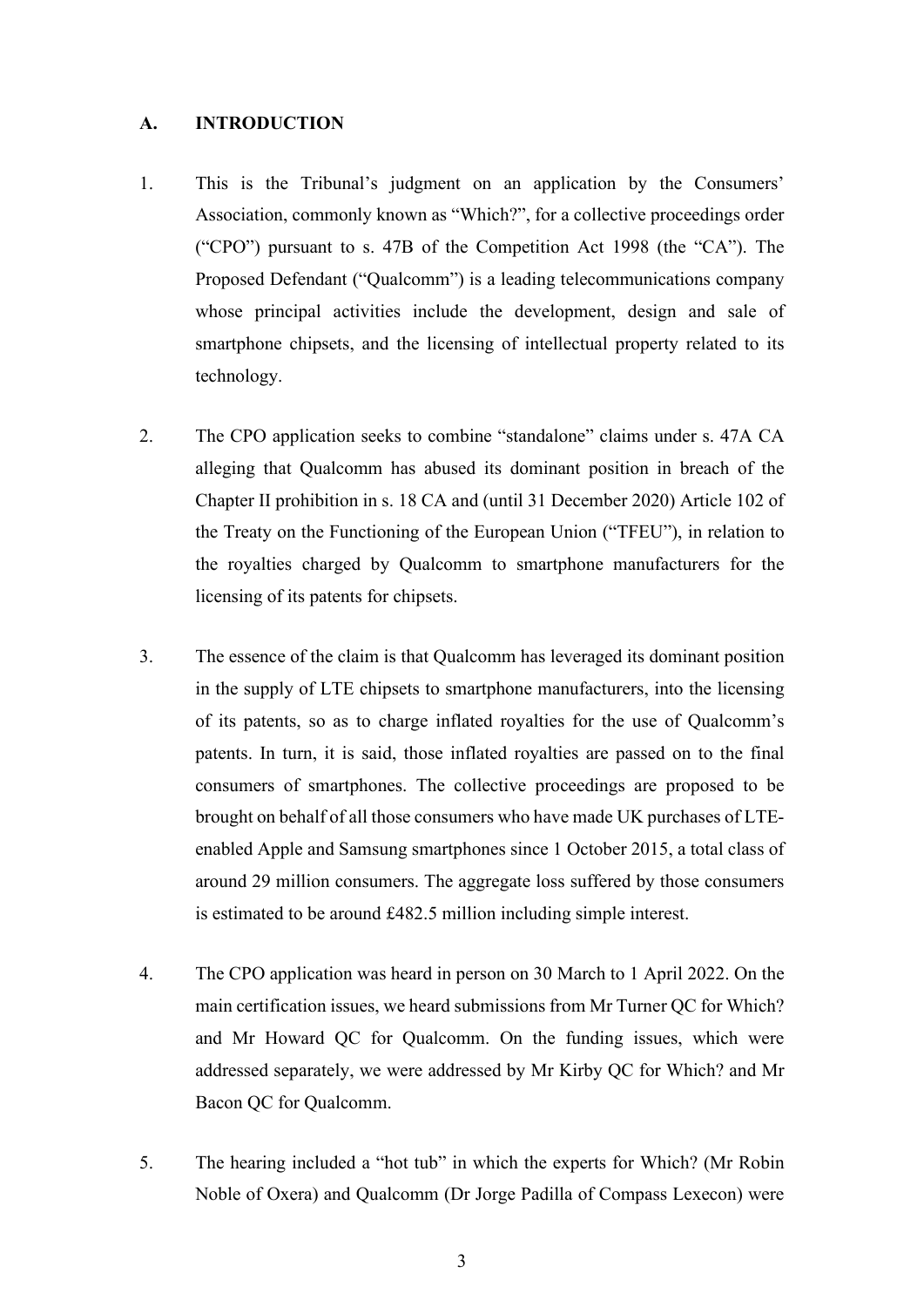questioned concurrently by the Tribunal, with some limited further questions from counsel.

6. On the second day of the hearing a differently constituted Tribunal handed down its judgment in *O'Higgins and Evans v Barclays Bank & others* [2022] CAT 16 ("*FX*") concerning the certification of proposed collective claims for follow-on damages arising from two decisions of the European Commission concerning foreign exchange spot trading of G10 currencies. At the request of Qualcomm we received brief further written submissions from both parties as to the implications of that judgment for the present case.

### **B. BACKGROUND**

#### **(1) The mobile telecommunications technology at issue in these proceedings**

- 7. The way in which mobile handsets connect to mobile networks is governed by sets of common technological specifications known as standards, whose development is facilitated by standard-setting organisations ("SSOs"). These are bodies in which industry participants collaborate to produce the specifications for standards. Their members include mobile network operators ("MNOs"), original equipment manufacturers ("OEMs") and chipset manufacturers such as Qualcomm.
- 8. The standards relevant to the proposed collective proceedings are, primarily, the Long Term Evolution and LTE-Advanced standards (collectively the "LTE standards"), which are the main standards used by 4G mobile communications technology. In addition, certain earlier standards pre-dating the LTE standards are relevant, namely (i) the GSM standard, which is commonly referred to as a 2G technology, (ii) the UMTS standard, commonly referred to as a 3G technology, and (iii) the CDMA family of standards, which combine 2G and 3G technologies.
- 9. Patents that cover technology essential to a particular standard are known as standard essential patents, or "SEPs". Anyone who wishes to manufacture, use or sell a device or component which incorporates or conforms to a particular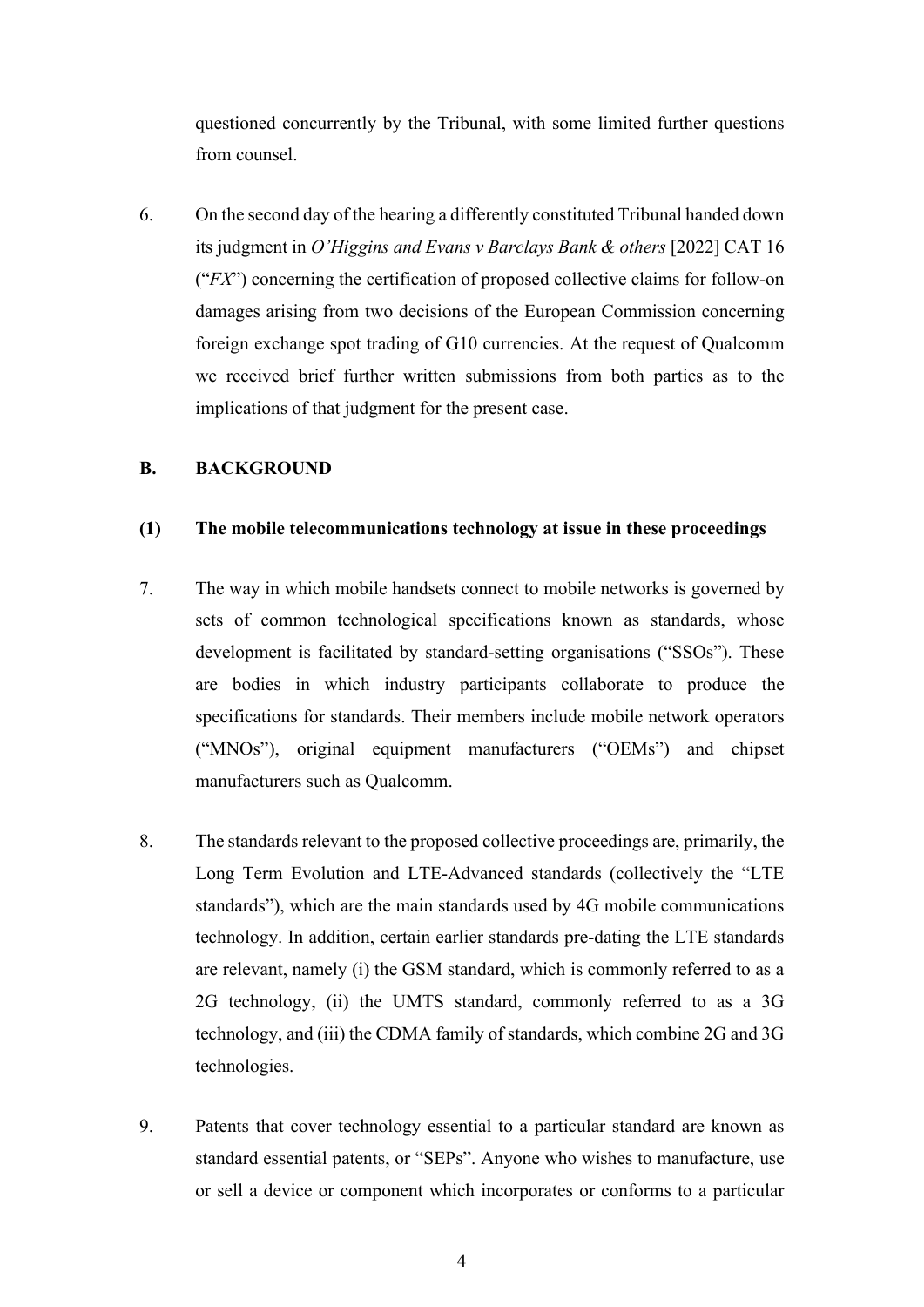standard must therefore be licensed under the relevant SEPs. SSOs typically require their members to commit to licensing any SEPs on fair, reasonable and non-discriminatory ("FRAND") terms.

- 10. Chipsets are semiconductor devices that are incorporated in every smartphone and enable the smartphone to connect to mobile networks. That requires chipsets to be compatible with the relevant standards supported by the networks. These proceedings concern chipsets that are compatible with the LTE standards, and which are therefore known as "LTE chipsets".
- 11. Qualcomm holds a large number of SEPs which cover technologies used in the LTE standards as well as the older 2G CDMA, 3G CDMA and 3G UMTS standards, and has undertaken to license its SEPs on FRAND terms. Qualcomm is also a leading supplier of chipsets including LTE and CDMA chipsets.
- 12. The proposed collective proceedings relate to the commercial policies under which Qualcomm sells its chipsets and licenses its associated SEPs.

#### **(2) The alleged abuse by Qualcomm of a dominant position**

- 13. Which? contends that Qualcomm holds a dominant position on the worldwide markets for the supply of LTE chipsets, that Which? provisionally identifies as comprising a market for the supply of LTE chipsets that are compatible with the UMTS and GSM standards, and a market for the supply of LTE chipsets that are compatible with the CDMA family of standards. Among other things, Which? contends that Qualcomm's market share on those markets was consistently above 60% between 2015 and 2019 and that its particular products render it an unavoidable trading partner for OEMs, at least in respect of a proportion of the OEMs' chipset requirements.
- 14. Which? also contends that Qualcomm is dominant on markets for the licensing of each of Qualcomm's LTE SEPs, on the basis that those are essential inputs for OEMs and chipset manufacturers who wish to implement the LTE standard.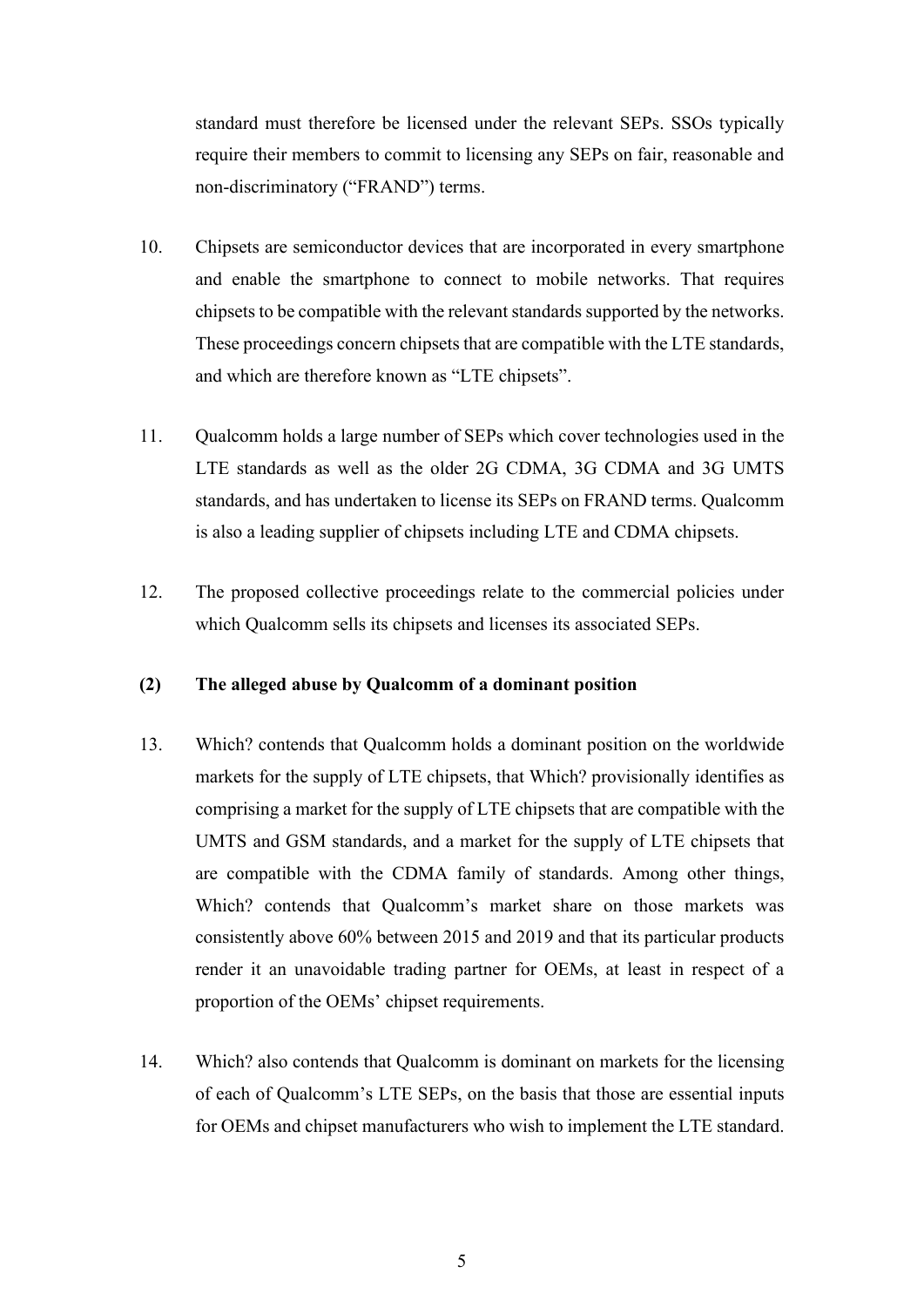- 15. According to Which?, Qualcomm's commercial policies relating to the licensing of its SEPs and supply of chipsets constitute an abuse of its dominant position in those markets, in breach of the Chapter II prohibition and Article 102 TFEU.
- 16. Which? objects to two specific policies (both individually and in combination):
	- (1) First, Which? says that Qualcomm operates a commercial policy known as a "no licence, no chips" policy, under which a smartphone manufacturer or OEM wishing to purchase chipsets from Qualcomm must agree to take a free-standing licence of Qualcomm's portfolio of patents. Which? says that Qualcomm's licensing terms include, in particular, a requirement that OEMs pay royalties in respect of all smartphones sold by them, including those which incorporate a non-Qualcomm chipset.
	- (2) Secondly, Which? says that Qualcomm refuses to grant exhaustive licences for the use of its patents to rival LTE chipset manufacturers, which prevents competitors from being able to offer their OEM customers an "all-in" price for their chipsets that would incorporate the relevant licences for Qualcomm's SEPs. Qualcomm is also said to require rival chipset manufacturers to inform it of their sales of LTE chipsets, so that Qualcomm can ensure that their customers have taken patent licences from Qualcomm.
- 17. Which?'s case is that these policies depart from competition on the merits and have the effect of inflating the royalties paid by smartphone manufacturers for the use of Qualcomm's patents, meaning that they pay higher total prices for their chipset requirements whether those chipsets are purchased from Qualcomm or rival chipset manufacturers. In turn, Which? says, those inflated prices are passed on to final consumers of smartphones in the form of more expensive and/or lower quality products.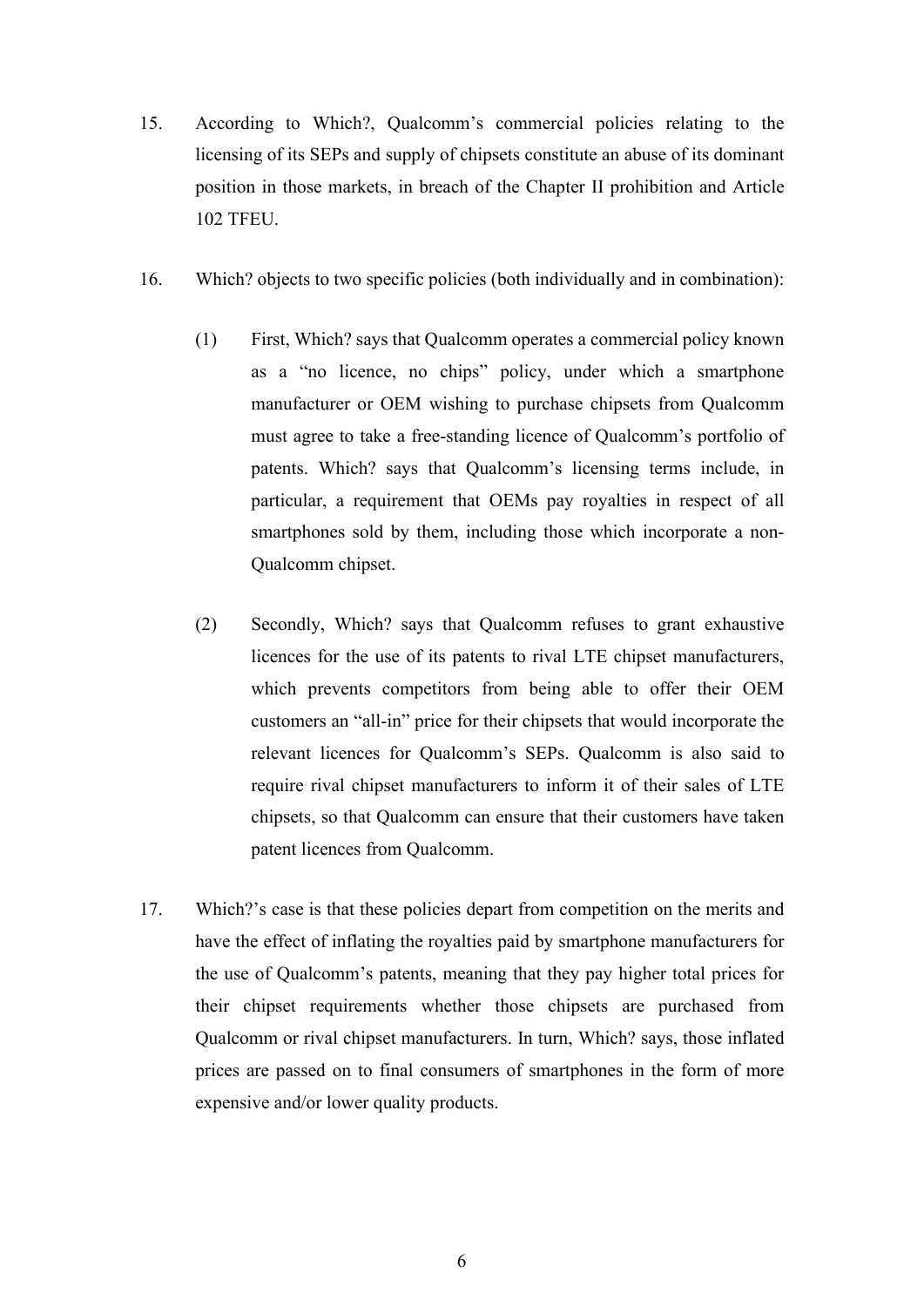### **(3) Other proceedings**

- 18. Qualcomm's commercial policies have been the subject of various proceedings in other jurisdictions. Which? does not rely on those proceedings as forming a sufficient basis for a follow-on claim in this jurisdiction; its proposed claim is therefore brought on a standalone basis.
- 19. Which? did, however, say that the decisions reached in other jurisdictions are material to the issue of certification of these proposed collective proceedings, and submitted that they should be taken into account by the Tribunal in considering whether to grant a CPO.
- 20. First, Which? referred to the decision of a US district court in *FTC v Qualcomm*, 411 F.Supp.3d 658 (N.D. Cal. 2019), which held that Qualcomm's commercial policies set out above infringed US antitrust law. That judgment was overturned on appeal by the US Court of Appeals for the Ninth Circuit: *FTC v Qualcomm*, 969 F.3d 974 (9<sup>th</sup> Cir. 2020). Which? nevertheless contends that the district court judgment remains relevant, since the main factual findings in that judgment concerning Qualcomm's policies were left undisturbed by the Court of Appeals' decision.
- 21. We also note that in related proceedings the same US district court certified a class action in which purchasers of smartphones sought damages from Qualcomm on the same basis: *In re Qualcomm Antitrust Litigation* 328 F.R.D 208 (N.D. Cal. 2018). That class certification decision was vacated and remanded by the Court of Appeals for the Ninth Circuit, for reconsideration of the certification decision in light of the appeal decision in *FTC v Qualcomm*: *Stromberg v Qualcomm* 14 F.4th 1059 (9<sup>th</sup> Cir. 2021).
- 22. That reconsideration is still pending, and the substantive decision on the US class action is therefore not relied upon by Which? in these proceedings. Mr Noble did, however, rely on the fact that in the US class action proceedings both Qualcomm and the class plaintiffs used a hedonic pricing methodology, and he referred in particular to the approach of Dr Kenneth Flamm, the expert for the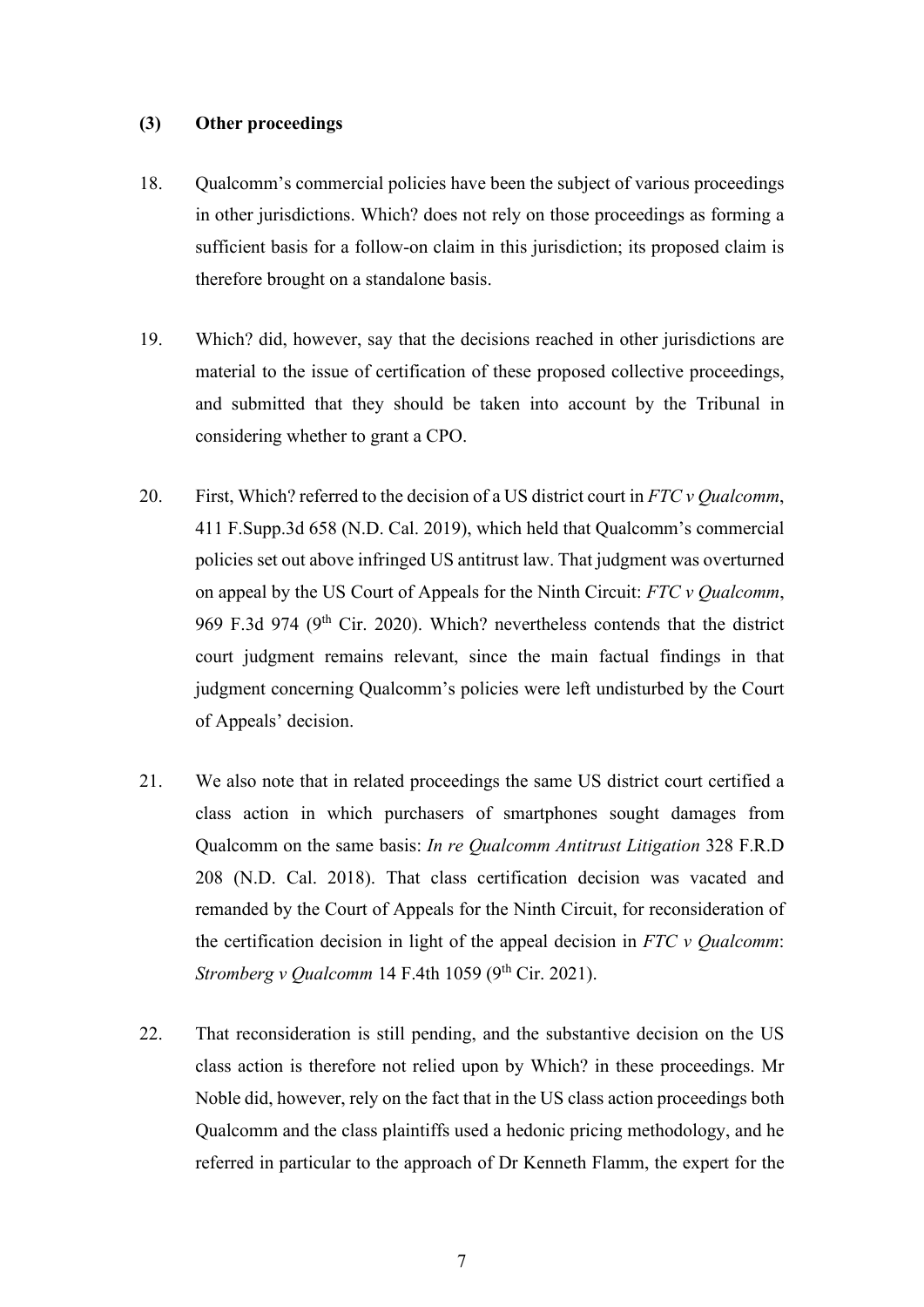US class plaintiffs. We were provided with a heavily redacted version of the expert report of Dr Flamm, dated 5 July 2018.

- 23. Secondly, Which? referred to *Tenzer v Qualcomm* [2018] QCCS 3447, in which the Quebec Superior Court certified a class action brought on behalf of consumers who purchased smartphones containing chipsets manufactured by Qualcomm or for which royalties have been paid to Qualcomm. The class action alleges that Qualcomm has abused dominant positions on the relevant chipset and licensing markets.
- 24. Thirdly, reference was made to the Commission decision of 24 January 2018 in case AT.40220 *Qualcomm (Exclusivity Payments)* concerning exclusivity arrangements with Apple. While the conduct addressed in that decision is not the conduct alleged to be abusive in the present proposed collective proceedings, Which? relies in particular on the Commission's findings that between at least 2011 and 2016 Qualcomm held a dominant position on the global market for the supply of chipsets compliant with certain standards, including the LTE standards.
- 25. Which? also relied on the infringement findings of the South Korean and Taiwanese antitrust authorities in relation to Qualcomm's commercial policies set out above.
- 26. We have considered these materials by way of background to these proceedings. In the event, however, we have not considered it necessary to rely on any of the findings in other jurisdictions for the purposes of this certification hearing, given the discrete points pursued by Qualcomm at this stage.

## **C. THE PROPOSED COLLECTIVE PROCEEDINGS**

### **(1) The claims proposed to be combined**

27. Which?'s collective proceedings claim form was filed on 18 February 2021 and amended, with the Tribunal's permission, on 7 January 2022.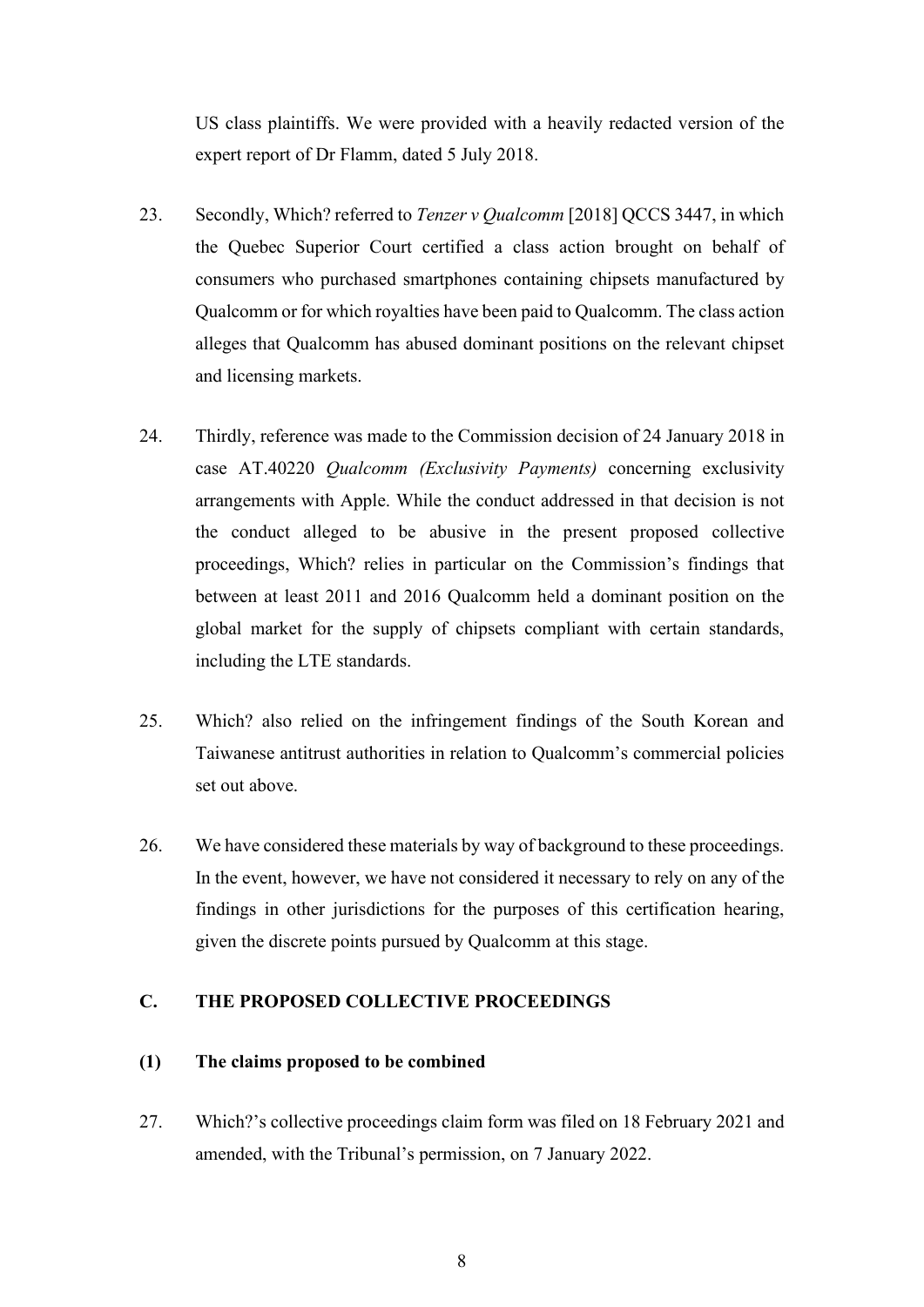- 28. The proposed class comprises all consumers who purchased one or more "Affected Products" in the UK during the period from 1 October 2015 until the date of final judgment or earlier settlement of the claims, other than wholly for business use. "Affected Products" are defined as LTE-enabled Apple and Samsung smartphones on the list in the appendix to the draft CPO order, and any subsequent LTE-enabled smartphone models manufactured by Apple or Samsung (or any member of their corporate groups).
- 29. The proposed class has been defined in that way so as to capture the majority of the sales of LTE-enabled smartphones in the UK, on the basis of Mr Noble's estimate that Apple and Samsung accounted for around 82% by value of UK smartphone sales between 2015 and 2019. The proposed class definition excludes second-hand purchases and purchases of refurbished products. There is no lower age limit for members of the proposed class, but it is anticipated that in practice there will be very few under-16 year olds in the class. The proposed class is defined on an *opt-out* basis for those in the class definition who are domiciled in the UK, and on an *opt-in* basis for class members domiciled outside the UK.
- 30. The 1 October 2015 cut-off date is the earliest date from which an individual claim can run under s.  $47E CA<sup>1</sup>$  and paragraphs 17 and 18 of Schedule 8A to the CA. Standalone claims arising before that date are governed by Rules 119(2)-(3) of the Competition Appeal Tribunal Rules 2015 ("the Tribunal Rules"), read together with Rules 31(1)-(3) of the 2003 Rules, which apply a two-year limitation period.
- 31. The proposed class definition has a conventional list of exclusions, namely officers, directors, employees and trustees of Which? and connected persons; officers, directors and employees of Qualcomm and its subsidiaries; the members of the parties' legal teams, their other professional advisors (including

<sup>&</sup>lt;sup>1</sup> In respect of claims arising after 1 October 2015 but before 9 March 2017: see the saving provision of paragraph 5(2) of Schedule 2 to the Claims in respect of Loss or Damage arising from Competition Infringements (Competition Act 1998 and other Enactments (Amendment)) Regulations 2017 (S.I. No. 385).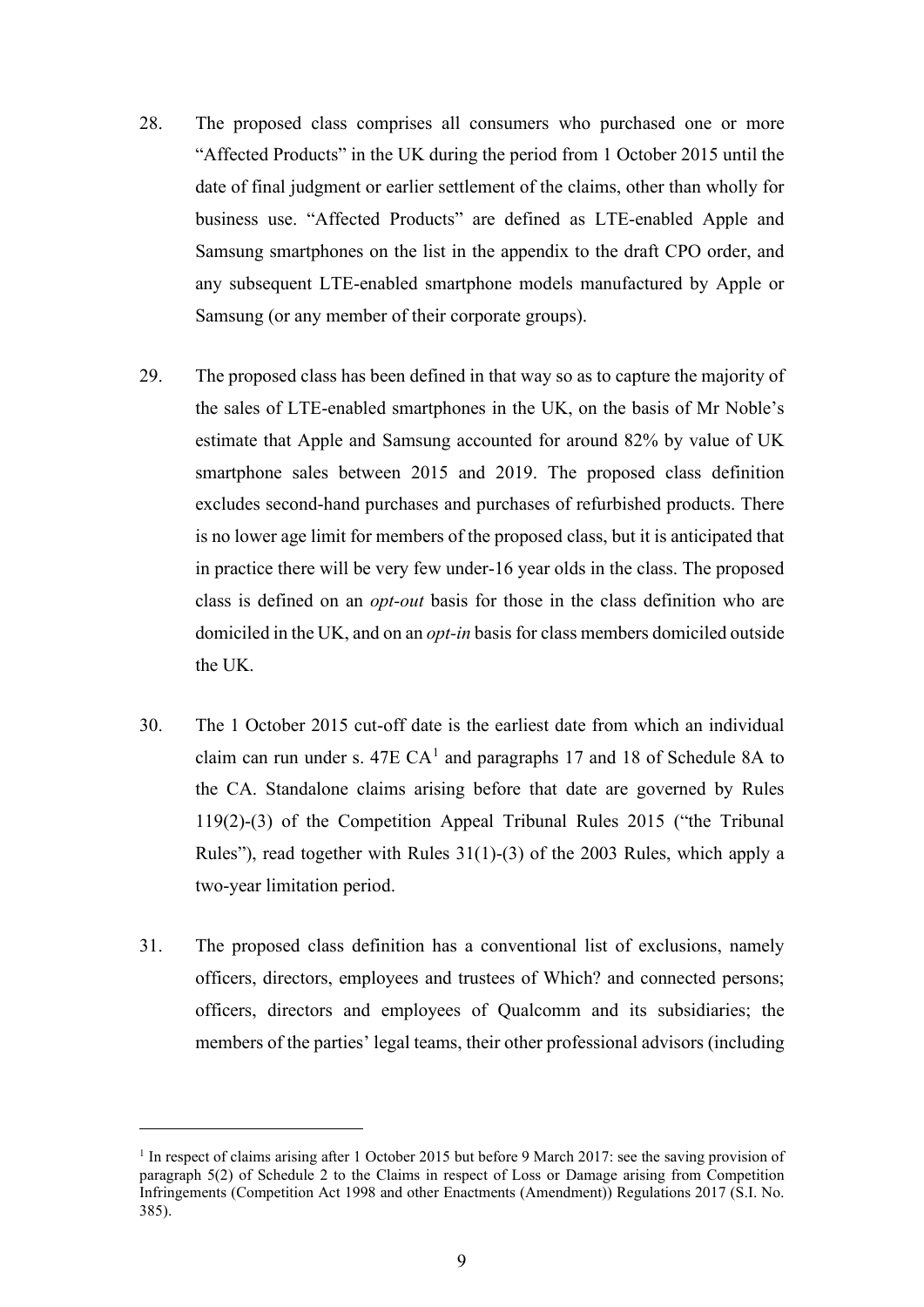experts) and funders/insurers; the Tribunal members and staff assigned to these proceedings; and any judge involved in any appeal in these proceedings.

- 32. Mr Noble's provisional estimate was that the proposed class currently constitutes around 29 million people. His initial estimate of aggregate damages up to the end of the year 2020 produced a figure of £482.5 million, inclusive of simple interest, equating to an average of £7.56 per handset purchased during the period from October 2015 to the end of 2020. On the basis that most consumers would have purchased more than one handset in that period, Mr Noble estimated the average damages per class member, up to the end of 2020, as being £16.64.
- 33. Which? submitted that it would be just and reasonable for it to act as the class representative in the proposed collective proceedings. Which? is a registered company and charity with over 60 years' experience of representing the interests of consumers. It is the largest independent consumer organisation in the UK. It has previous experience of bringing collective proceedings before the Tribunal, having brought the first ever collective claim in *Consumers' Association v JJB Sports* (Case No. 1078/7/9/07).
- 34. Which? has developed a litigation plan for the proposed collective proceedings, and has entered into a litigation funding agreement with Augusta Pool 1 Limited, which has committed to providing Which? with over £18 million in claim funding, and to consider additional requests for funding if required. In addition, Which? has taken out three after-the-event ("ATE") insurance policies, 2 providing total adverse costs cover of £15 million.
- 35. In support of its application for certification of the proposed collective proceedings, Which? relied upon witness statements from Ms Charmian Averty, its General Counsel, Ms Nicola Boyle, a partner at Hausfeld & Co LLP, Which?'s external solicitors, and Mr Louis Young, a director of Augusta Ventures Limited, a company within the Augusta group, which provides

 $2$  Being (i) a pre-CPO policy to cover exposure for adverse costs up to the grant of a CPO and any appeals of the same; (ii) a post-CPO policy to cover exposure for adverse costs following the grant of a CPO; and (iii) an excess policy which also applies to the post-CPO period.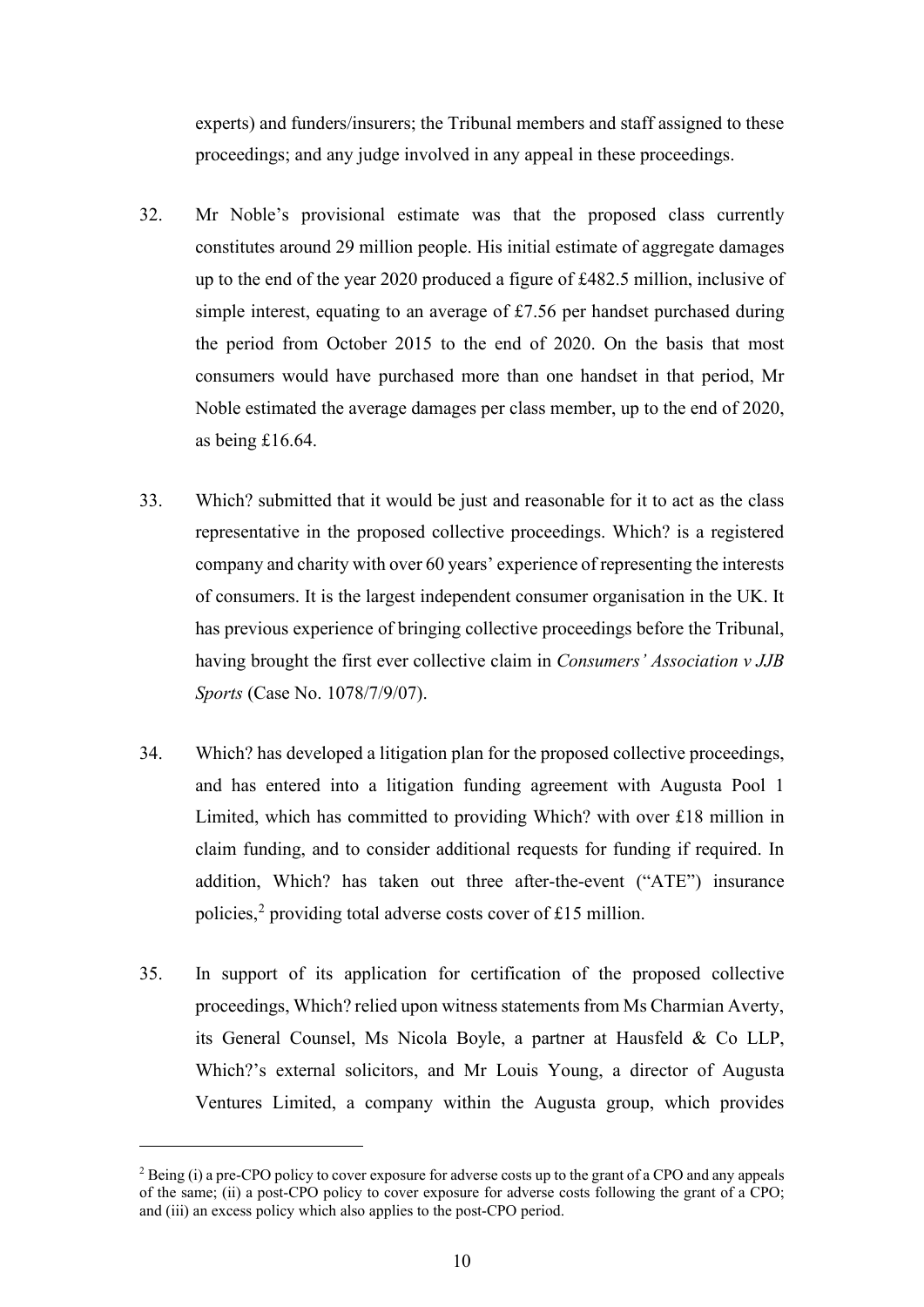advisory services to Which?'s proposed litigation funder Augusta Pool 1 Limited.

- 36. Which? also relied on preliminary expert reports provided by Dr Avantika Chowdhury and Mr Noble of Oxera, setting out different aspects of the methodology proposed for the purpose of quantifying the overcharge said to have arisen from Qualcomm's abuses of its dominant position.
- 37. Dr Chowdhury's report addressed the method by which she proposes to calculate the FRAND royalty rate for Qualcomm's SEPs used in LTE-enabled smartphones (which rate Mr Noble proposes as an appropriate benchmark for the royalties that would have been charged by Qualcomm absent its commercial policies).
- 38. As we have noted above, Mr Noble provided a provisional estimate of the damages he considers may have been suffered by the proposed class members. More importantly, however, he set out a proposed methodology for quantifying those damages if the proposed collective proceedings are certified. A central plank of that proposed methodology is the use of a hedonic regression analysis for quantifying the extent of pass-on of any overcharge to consumers.
- 39. Mr Noble's position was explained in the course of three expert reports, the second of which was filed in the context of points raised by Qualcomm in its jurisdiction challenge (which was ultimately withdrawn as described below), and the third of which was a reply to the expert report of Dr Padilla relied upon by Qualcomm. Mr Noble expanded on those reports in his responses to the questions from the Tribunal and counsel during the "hot tub" part of the hearing.

### **(2) Qualcomm's objections to certification**

40. On 25 May 2021, Qualcomm made an application to dispute the Tribunal's jurisdiction pursuant to Rule 34 of the Tribunal Rules. Which?'s response to that application was filed on 6 August 2021. Qualcomm's application was subsequently withdrawn by consent on 3 November 2021.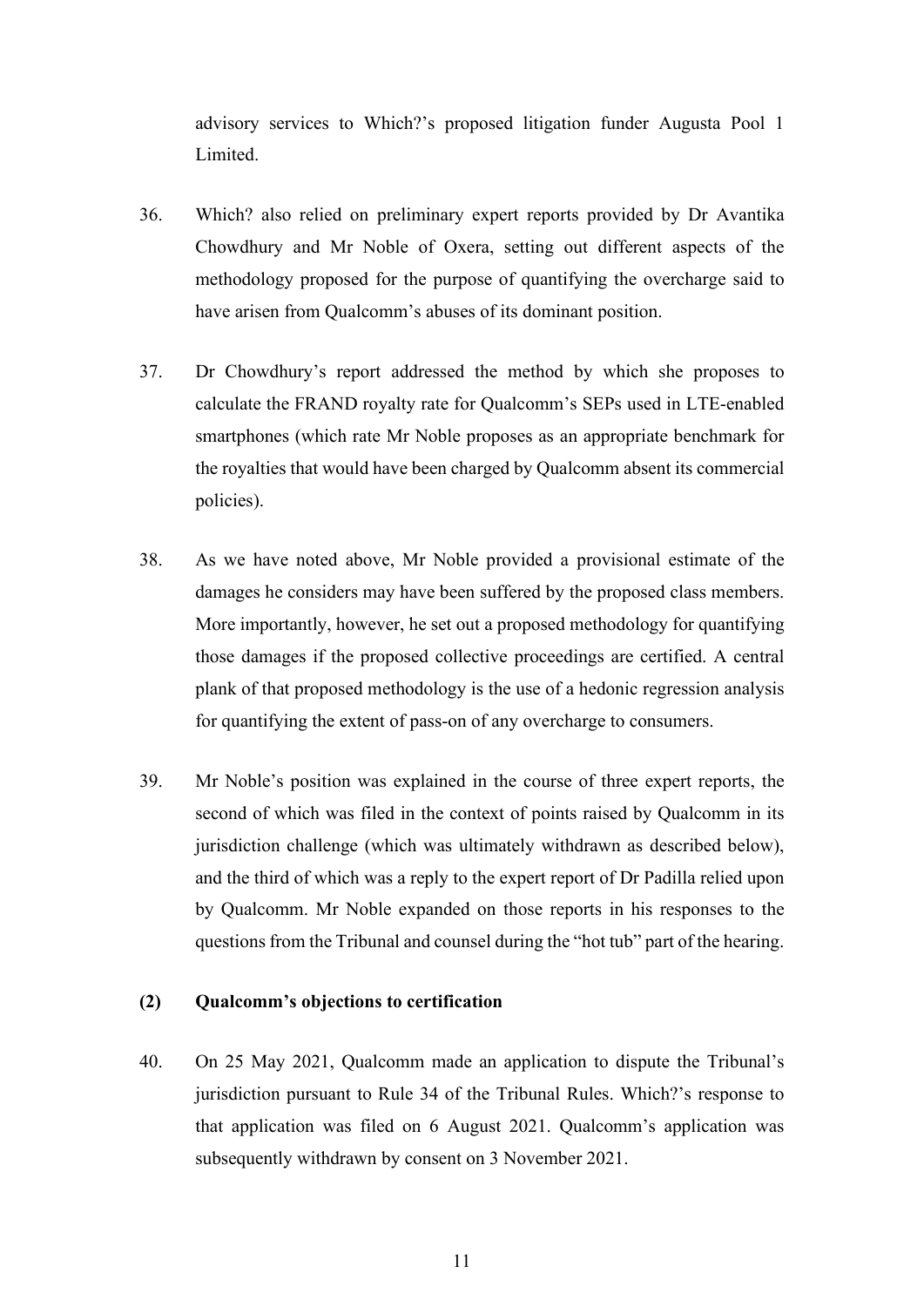- 41. Qualcomm's response to the CPO application was then filed on 22 December 2021. Qualcomm does not accept the characterisation of its commercial conduct, and notes that it will fully contest the claims at trial if these proceedings were certified. For the purposes of the present certification proceedings, however, Qualcomm did not take any point as to the allegations of dominance and abuse; nor did it take issue with the viability of the analysis of the counterfactual royalty rate proposed in the expert report of Dr Chowdhury. Qualcomm did, however, contend that the application for a CPO should be refused for two reasons.
- 42. The first was that Mr Noble's hedonic regression methodology for quantifying pass-on to consumers is, Qualcomm said, not fit for purpose, because it is incapable of establishing a causal link between Qualcomm's allegedly inflated royalty rates and retail prices for LTE-enabled Apple and Samsung phones in the UK, and is not grounded in the facts of the market, including Apple and Samsung's pricing decisions and supply chains. On that basis Qualcomm said that the proposed collective proceedings fail both the commonality and suitability requirements in the eligibility condition for CPO certification under s. 47B(6) CA and Rule 79 of the Tribunal Rules.
- 43. Qualcomm relied in this regard on an expert report provided by Dr Padilla. Like Mr Noble, Dr Padilla expanded on his position during the "hot tub" part of the hearing.
- 44. Qualcomm's second contention was that in any event the proposed claims are not suitable to be brought in collective proceedings, on the basis that the costs of the proceedings will outweigh the benefits.
- 45. In addition to those two objections in principle to certification, Qualcomm contended that if (contrary to its primary position) a CPO *is* certified, the Tribunal should require Which? to obtain an Anti-Avoidance Endorsement ("AAE") to its ATE insurance policy. Qualcomm said that this is required in order for Which?'s funding arrangements to meet the requirements of s. 47B(5)(a) CA and Rule 78(2) of the Tribunal Rules.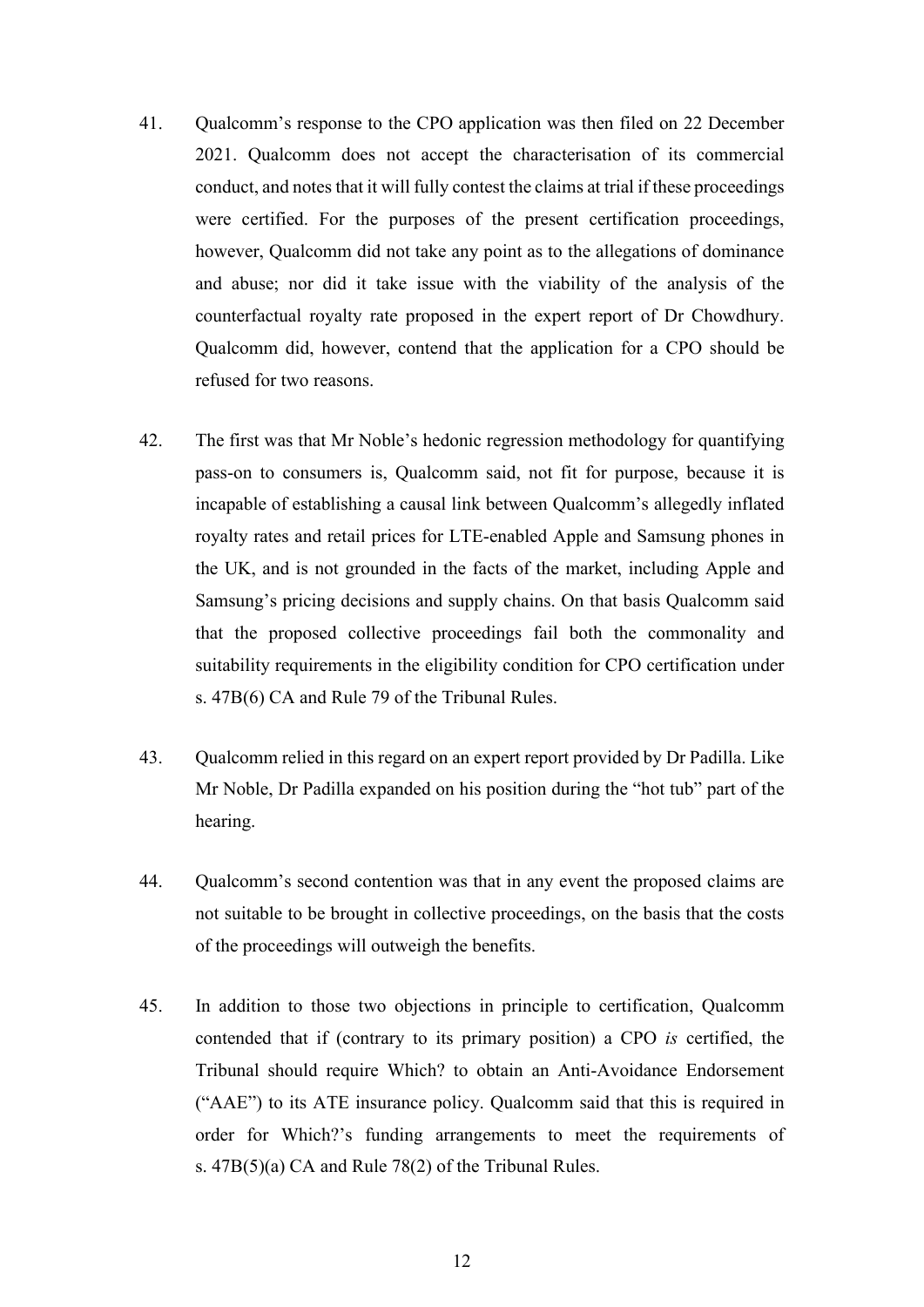### **D. LEGAL FRAMEWORK**

- 46. Section 47B CA sets out the requirements that must be fulfilled in order for the Tribunal to make a CPO.
- 47. First, the Tribunal must be satisfied that the entity bringing the proceedings can be authorised as the proposed class representative (the "authorisation condition"): s.  $47B(5)(a)$ . The authorisation condition is met if the Tribunal considers that it is "just and reasonable" for the proposed class representative to act as a representative in the proceedings: s. 47B(8)(b).
- 48. Secondly, the claims must be eligible for inclusion in collective proceedings (the "eligibility condition"): s.  $47B(5)(b)$ . As set out in s.  $47B(6)$  and Rule 79(1) of the Tribunal Rules, the eligibility condition comprises three cumulative requirements:
	- (1) The proposed claims must be brought on behalf of an identifiable class of persons: Rule 79(1)(a).
	- (2) The proposed claims must raise common issues, or in other words the same, similar or related issues of fact or law (the "commonality requirement"): s.  $47B(6)$  and Rule 79(1)(b).
	- (3) The proposed claims must be suitable to be brought in collective proceedings (the "suitability requirement"): s.  $47B(6)$  and Rule 79(1)(c).
- 49. Rule 79(2) provides that in determining whether the claims are suitable to be bought in collective proceedings, the Tribunal must take into account all matters it thinks fit, including:
	- "(a) whether collective proceedings are an appropriate means for the fair and efficient resolution of the common issues;
	- (b) the costs and the benefits of continuing the collective proceedings;
	- (c) whether any separate proceedings making claims of the same or a similar nature have already been commenced by members of the class;
	- (d) the size and the nature of the class;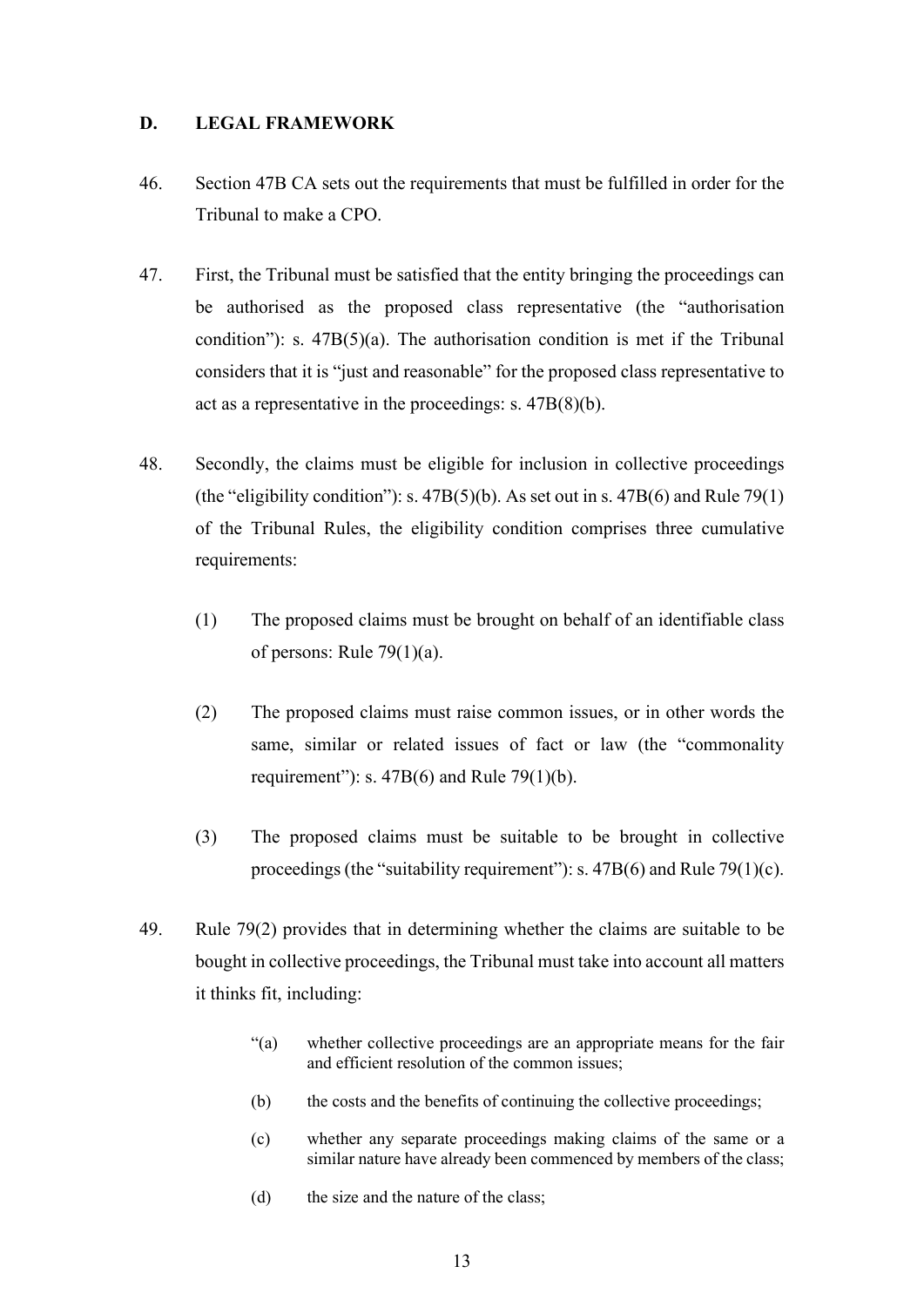- (e) whether it is possible to determine in respect of any person whether that person is or is not a member of the class;
- (f) whether the claims are suitable for an aggregate award of damages; and
- $(g)$  the availability of alternative dispute resolution and any other means of resolving the dispute, including the availability of redress through voluntary schemes whether approved by the CMA under section 49C [CA] or otherwise."
- 50. It is now well-established that, when considering the commonality and suitability requirements for certification, the Tribunal is not generally required to consider the merits of the proposed collective proceedings: *Merricks v Mastercard* [2020] UKSC 51, [2021] 3 All ER 285 ("*Merricks*") at [59].
- 51. There are two exceptions to that. The first is where a strike out or summary judgment application is made at the certification stage. No such application is before us in the present case.
- 52. The second exception is that Rule 79(3)(a) requires the Tribunal to consider the strength of the claims in the context of the choice between opt-in and opt-out proceedings. In *Gutmann v First MTR South Western Trains* [2021] CAT 31 ("*Gutmann*") at [51], the Tribunal took the view that this consideration also applies even where the proposed proceedings are put forward solely on an optout basis, with no opt-in alternative (which is the case for all of the UKdomiciled class in the present proceedings). That approach was also common ground between the parties before us. As the Tribunal noted in *Gutmann*, however, the assessment in that regard is conducted at a high level and does not involve a full merits assessment.
- 53. The Supreme Court in *Merricks* did, however, acknowledge that the Tribunal has "an important screening or gatekeeping role" in the pursuit of collective proceedings (at [4]). In particular, where expert evidence is relied upon at the certification stage, the Supreme Court expressly approved the approach set out by Rothstein J in the Canadian Supreme Court judgment in *Pro-Sys Consultants v Microsoft* [2013] SCC 57 at [118]:

"In my view, the expert methodology must be sufficiently credible or plausible to establish some basis in fact for the commonality requirement. This means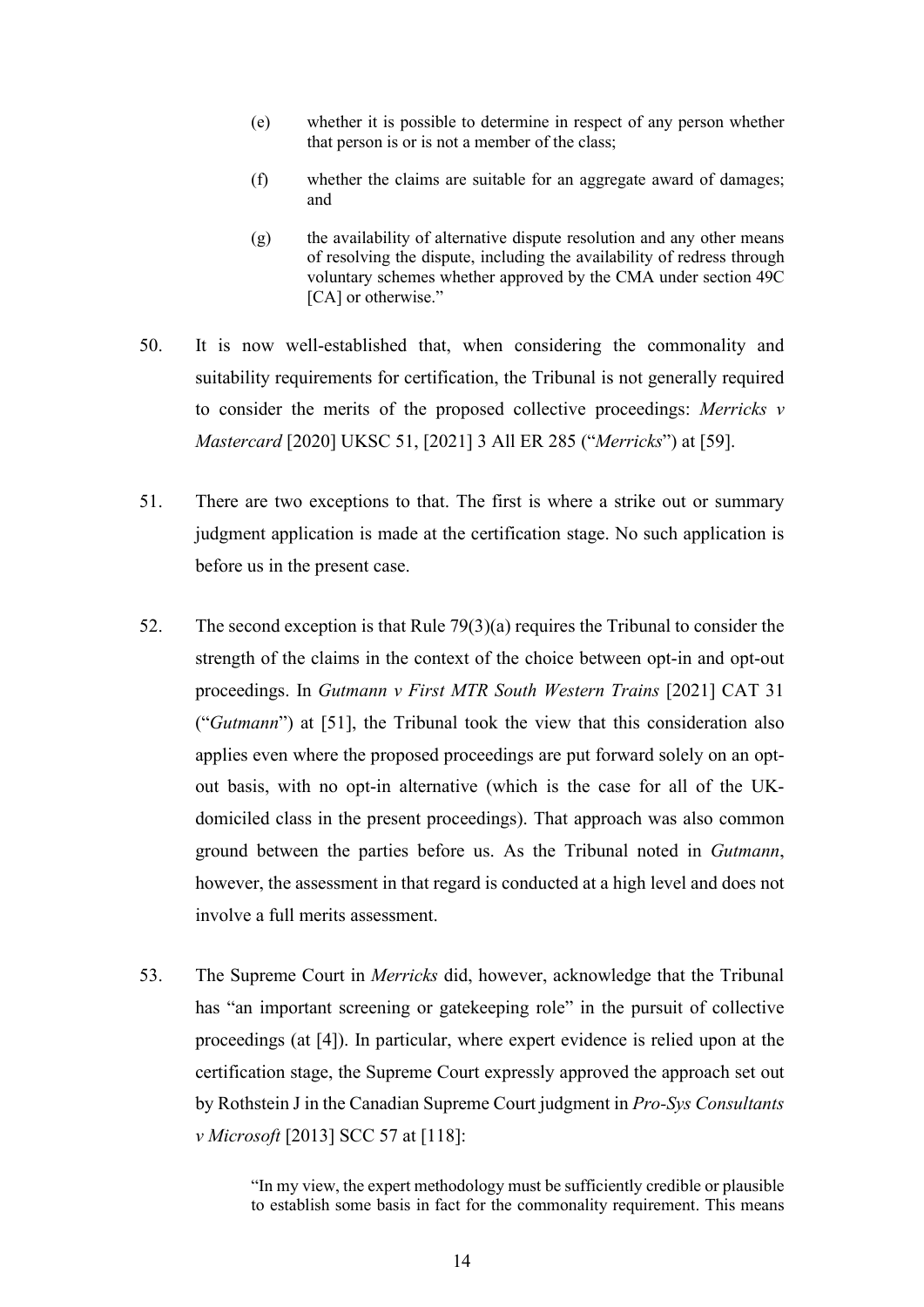that the methodology must offer a realistic prospect of establishing loss on a class-wide basis so that, if the overcharge is eventually established at the trial of the common issues, there is a means by which to demonstrate that it is common to the class (i.e. that passing on has occurred). The methodology cannot be purely theoretical or hypothetical, but must be grounded in the facts of the particular case in question. There must be some evidence of the availability of the data to which the methodology is to be applied."

- 54. This test has subsequently been applied by the Tribunal in both *Gutmann* and *McLaren v MOL (Europe Africa)* [2022] CAT 10, referring to it as the *Microsoft*  test. The effect of that test is to require a "plausible and well-founded method of estimating aggregate damages" or in other words a "workable or credible methodology for calculating damages with a realistic chance of being applied" (*Gutmann* at [111] and [140]).
- 55. It was common ground before us that the *Microsoft* test is the relevant test to apply when considering Mr Noble's evidence. It was also agreed that the scrutiny of that evidence required by the *Microsoft* test was, for the purposes of this hearing, sufficient to meet the requirement under Rule 79(3)(a) for a merits assessment for the purposes of the opt-out part of the present proceedings. In other words, if Mr Noble's evidence satisfies the *Microsoft* test then no additional hurdle needs to be overcome as to the strength of Which?'s case in reliance on that evidence.

### **E. THE DISPUTED ISSUES**

- 56. It was not disputed that, if the other conditions for certification are met, it is just and reasonable for Which? to act as the class representative in these proceedings. Which? therefore meets the authorisation condition. Likewise, there was no dispute that the collective proceedings are proposed to be brought on behalf of an identifiable class of persons, for the purposes of the eligibility condition.
- 57. Rather, as we have set out above, Qualcomm's objections to certification turned on a quite narrow set of issues concerning the commonality and suitability requirements, and a point on the funding arrangements. We address them in turn below.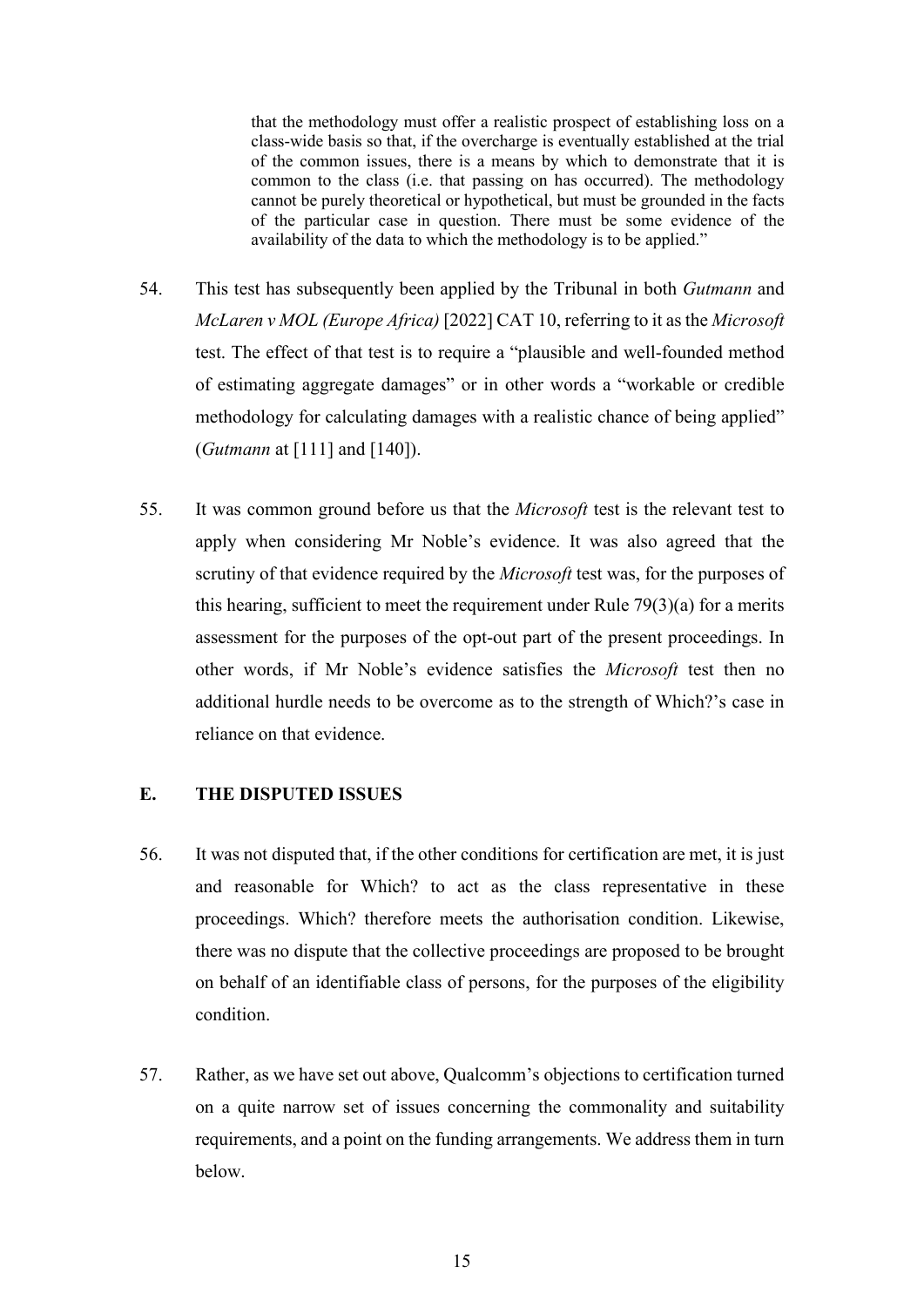58. No other issues were raised by the parties in relation to any aspect of the commonality or suitability requirements, nor does the Tribunal consider that any further issue arises in relation to those requirements.

#### **(1) The proposed pass-on quantification methodology**

59. Qualcomm's objections to Mr Noble's proposed methodology for the calculation of pass-on to consumers were the main ground on which Qualcomm opposed Which?'s CPO application. This issue was the subject of the "hot tub" of the experts at the hearing and was addressed in submissions from counsel on both sides. We set out first a summary of Mr Noble's proposed methodology, before turning to Qualcomm's objections to that.

### *(a) Mr Noble's methodology*

- 60. As Mr Noble explained in his first report, he proposes to estimate damages on an aggregate rather than an individual basis. He has therefore adopted an approach that seeks to estimate the aggregate harm suffered by the class members collectively. His proposal is that, once damages have been quantified on an aggregate basis, there are various ways in which those could be distributed amongst members of the class, which he will consider further at the post-CPO stage. As he noted, there is a trade-off between the precision of payments and the simplicity of estimating and distributing those payments.
- 61. Mr Noble's first report explained that his proposed methodology for the quantification of aggregate damages involves four steps: (i) establishing the relevant value of commerce; (ii) estimating the value of the damage to OEMs; (iii) assessing the extent to which such damage has been passed on to consumers; and (iv) applying an appropriate interest rate.
- 62. The second stage of that analysis was the subject of Dr Chowdhury's evidence, and is not contentious for the purposes of certification. For the purposes of this hearing, the only contentious issue in Mr Noble's methodology was the third stage of his damages quantification analysis, concerning the assessment of passon to consumers, for which he proposes to use a hedonic regression analysis.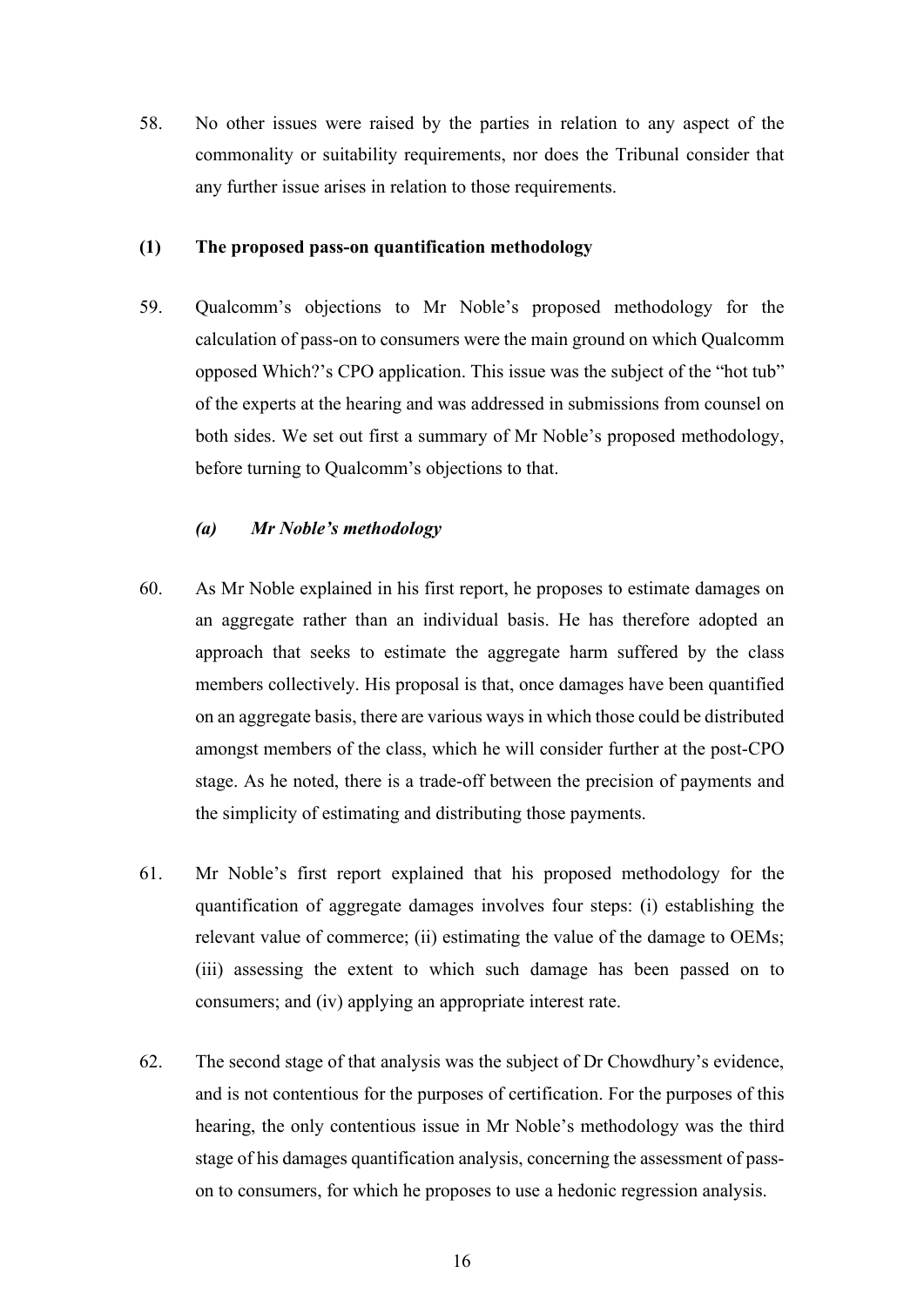- 63. Regression analysis is a well-established statistical technique that is used to evaluate quantitatively the correlation between sets of variables. The analysis compares the variables that are sought to be explained (referred to as dependent variables) with variables that are presumed to affect the dependent variables (referred to as independent variables). In damages cases, regression analysis is often used to assess the extent to which the price of a product (the dependent variable) is affected by changes in other variables such as input costs (the independent variables).
- 64. Hedonic regression analysis is a particular form of regression analysis, which is used to assess the relationship between a product's price (the dependent variable) and its characteristics – both physical attributes and other factors that may affect price such as contractual terms (independent variables). Hedonic pricing analysis is frequently used to derive a monetary value for particular features of a complex product that are not individually priced. The technique can be used, for example, for real estate, as well as computers and other consumer technology goods.
- 65. In this case, Mr Noble proposes to use hedonic regression analysis to measure the extent to which any inflated royalty was passed on to retail consumers in the form of higher prices. Since many handsets are purchased by consumers as part of a package with a contract from an MNO, he proposes to undertake two regression analyses: one for device-only sales and one for device-and-contract bundle sales. The device-only regression will take account of the various features of the phone that may affect its price; the device-and-contract regression will take account of both the phone features and contract features.
- 66. In many competition damages cases, it will be possible for a regression analysis to compare a period during the infringement with a prior period where prices are thought not to have been affected by the infringement. In the present case, there are no data for a prior period available, and Mr Noble's expectation is that there will be limited variability of Qualcomm's royalty rates in the data during the alleged infringement period. A key (identifying) assumption in Mr Noble's analysis is therefore that all variable costs have the same pass-on rate, and he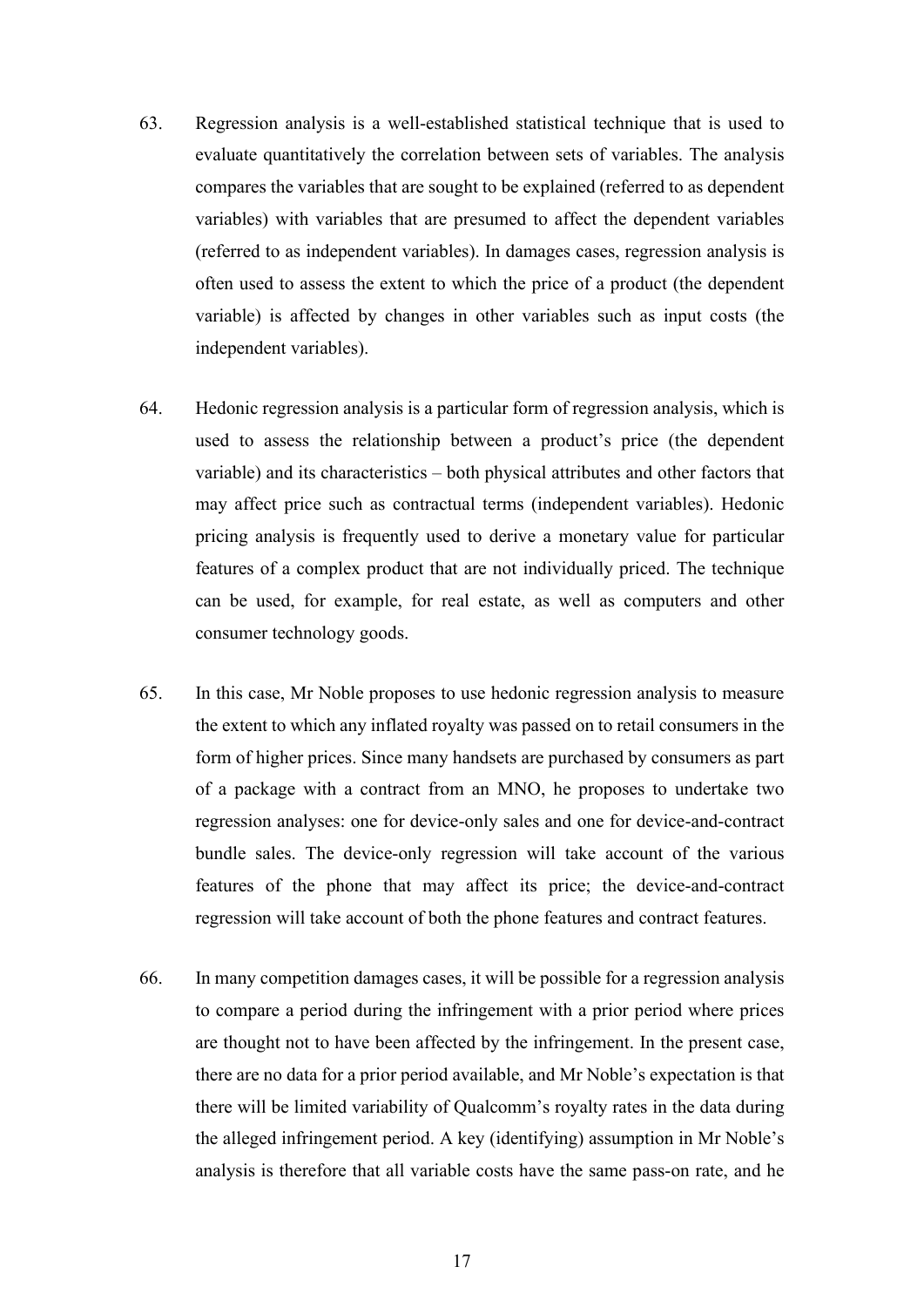will therefore seek to assess the strength of the correlation between variable costs in general and retail prices paid by consumers.

- 67. As for the data which Mr Noble proposes to use for that analysis, he will need disclosure of Qualcomm's royalty charges for Apple and Samsung. Apart from that, however, he proposes to use primarily publicly-available data sources, as follows:
	- (1) For prices (including device-and-contract bundles), he proposes to use data from Pure Pricing and IDC, which are market intelligence firms that gather mobile and broadband pricing data for the UK market, and internet searches of retail prices.
	- (2) For component costs for Apple and Samsung smartphones, he proposes to use publicly-available cost data available from IHS Benchmarking/IHS Markit. This is a market research and analytics firm, which provides "teardown" estimates of the costs of individual components on current and historical models of Apple and Samsung handsets, by deconstructing each handset into component parts and then using market pricing data to estimate the wholesale cost of the components.
	- (3) To assess product characteristics relevant in controlling for the quality of the handset, such as operating system, battery storage capacity, screen size, camera megapixels and processor speed, he proposes to use data from IDC and the technology analyst firm Canalys, as well as internet searches.

### *(b) The factual basis for Mr Noble's methodology (in general)*

68. Qualcomm's overarching objection to Mr Noble's methodology was that it fails the *Microsoft* test because it is insufficiently grounded in the facts. In particular, Qualcomm criticised Mr Noble's decision not (at least initially) to seek disclosure as to how Apple and Samsung set retail prices for smartphones in the UK, how they choose which features to include in new smartphones, how they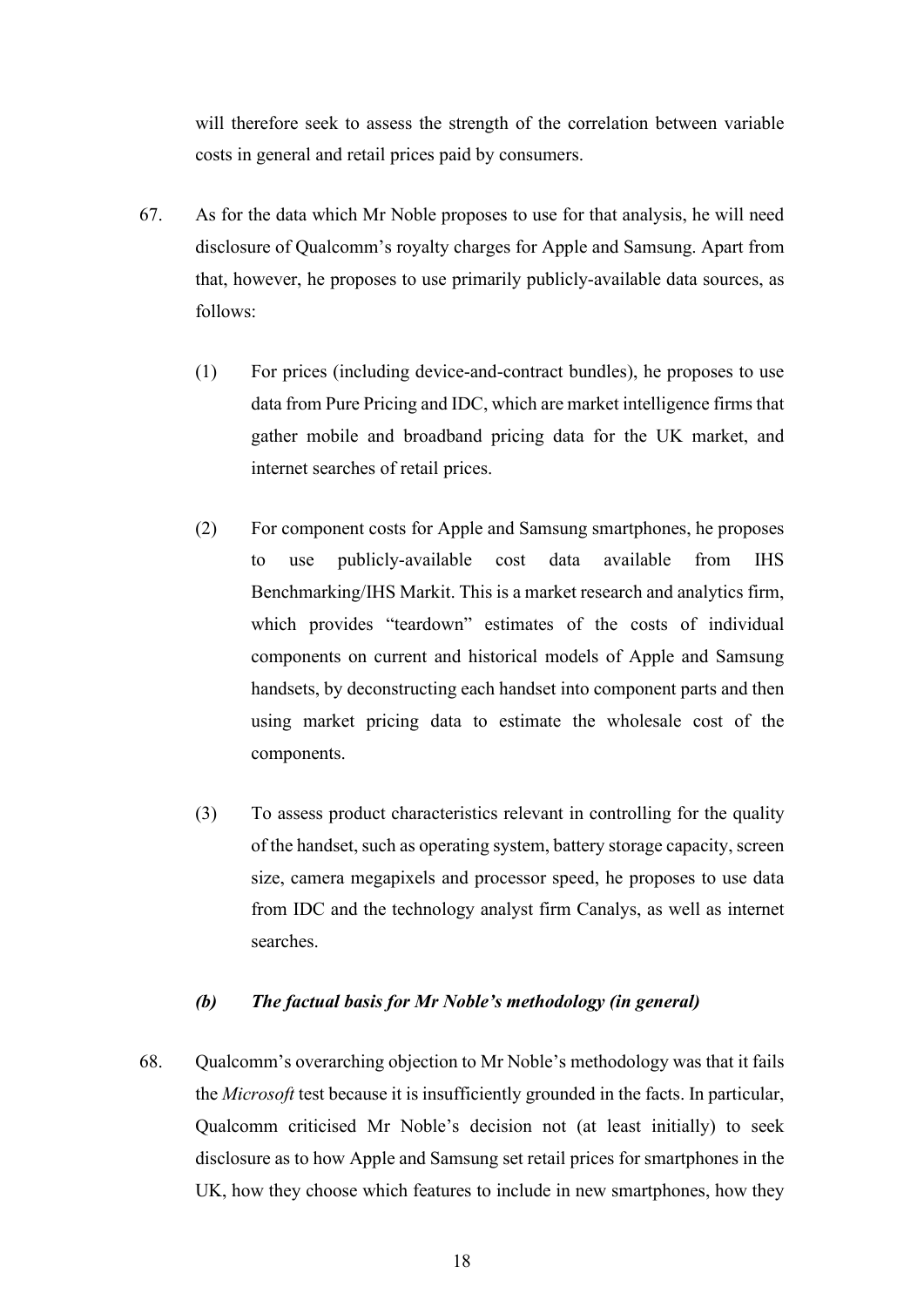manage their cost efficiency, how MNOs and other retailers set prices and choose which handsets to offer, and the use of focal pricing by Apple, Samsung, MNOs and/or other retailers to set prices (i.e. charging retail prices that end in either "49" or "99").

- 69. Qualcomm's reasons for contending that this is fatal to certification of the collective proceedings, by reference to the *Microsoft* test, were put in various different ways in its skeleton argument, Mr Howard's submissions and Dr Padilla's comments in his expert report and at the hearing.
- 70. The bluntest formulation of the argument was simply to say that Mr Noble's proposed methodology "is not (and will not be) supported by any factual evidence", and that his model "has no proper basis in fact" without evidence as to the pricing and value chains of Apple, Samsung, the MNOs and other retailers. (There were numerous other similar statements of this nature in Qualcomm's written submissions and Mr Howard's oral submissions at the hearing.)
- 71. That contention is plainly wrong. Mr Noble's proposed methodology is not remotely a purely theoretical model, but is a regression analysis that is grounded in the factual evidence, using in particular the various different data sources that are described at [67] above. This is therefore not at all a case where the claim of causation is based on "economic theory only" (cf *FX* at [234(2)]), but one where the proposed economic model will use extensive empirical data on costs, product characteristics and retail pricing.
- 72. Thus Mr Noble notes that, as a matter of economic theory, if the relevant markets are competitive then changes in input costs (caused for example by inflated royalty rates) would be expected to be fully translated into higher selling prices for a given quality of handset. However his proposed hedonic model does not assume that to be correct; rather, it is designed to test whether that theoretical expectation holds true on the facts of the present case.
- 73. Moreover, although Mr Noble's starting point is that the data sources set out above are likely to provide him with sufficient data to specify his model and to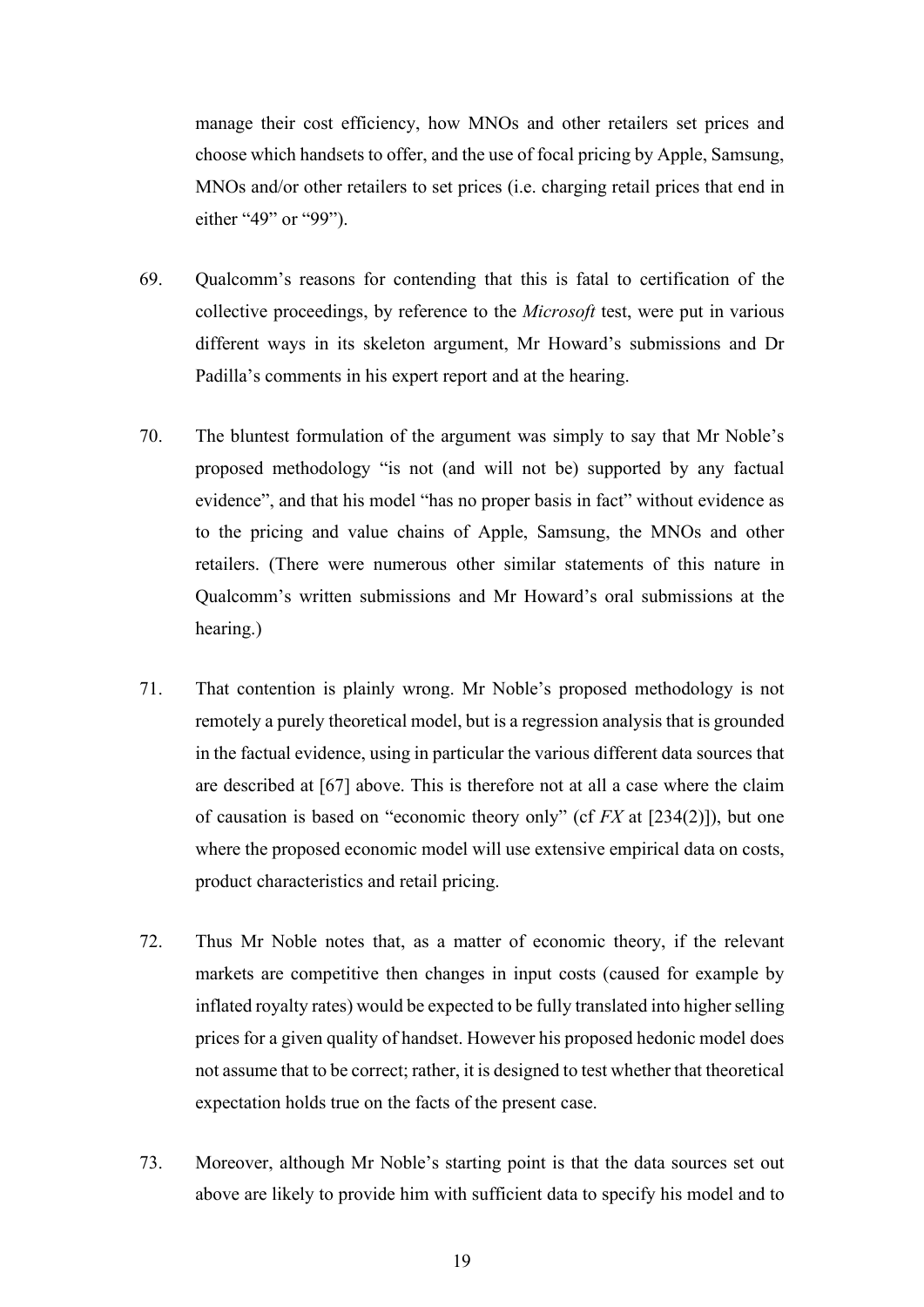carry out a sufficiently robust analysis, he is not, as Qualcomm claimed, "unwilling" to seek third-party disclosure from Apple and Samsung. Quite the contrary, as he confirmed in his expert reports and again at the hearing, he is entirely open to making targeted requests for third-party disclosure if, during the course of his analysis of the data set out above and the appropriate specifications for his model, he considers that it would be helpful or necessary to obtain further data from other sources.

- 74. A particular example of the latter is the issue of fixed costs. Mr Noble's model currently focuses on variable costs, for the reasons explained in his expert reports. He accepted, however, that if it were to prove necessary to take account of fixed costs (such as R&D costs) in order to understand their relevance to handset pricing decisions, then in addition to publicly-available data sources (such as published company accounts) he would consider seeking disclosure from Apple and Samsung of specific data.
- 75. Qualcomm suggested that this was an "empty promise" because the litigation plan and budget did not take account of third-party disclosure of this nature. We do not accept that argument. It would be an entirely unrealistic expectation for Which?'s litigation plan to envisage every evidence-gathering step that might be taken in the course of lengthy proceedings, particularly a step that Which?'s expert currently considers unlikely to be required.
- 76. As for the budget, Which?'s current litigation budget (including VAT) allows for costs of up to £1.2 million for obtaining third-party disclosure, plus around £1.8 million for processing and using that disclosure. Those are already large sums by comparison with the total budget of approximately £25.4 million, and Mr Young's first witness statement notes that the litigation funding agreement enables Which? to request an increase to the funding amount via a budget variation request if necessary. Given the large sums already at stake, and the overall size of the collective proceedings, it is in our view inconceivable that Which? and its legal and economic advisors would be prevented by the terms of the funding arrangements from seeking to obtain third-party disclosure if that were considered necessary in order to establish the claims.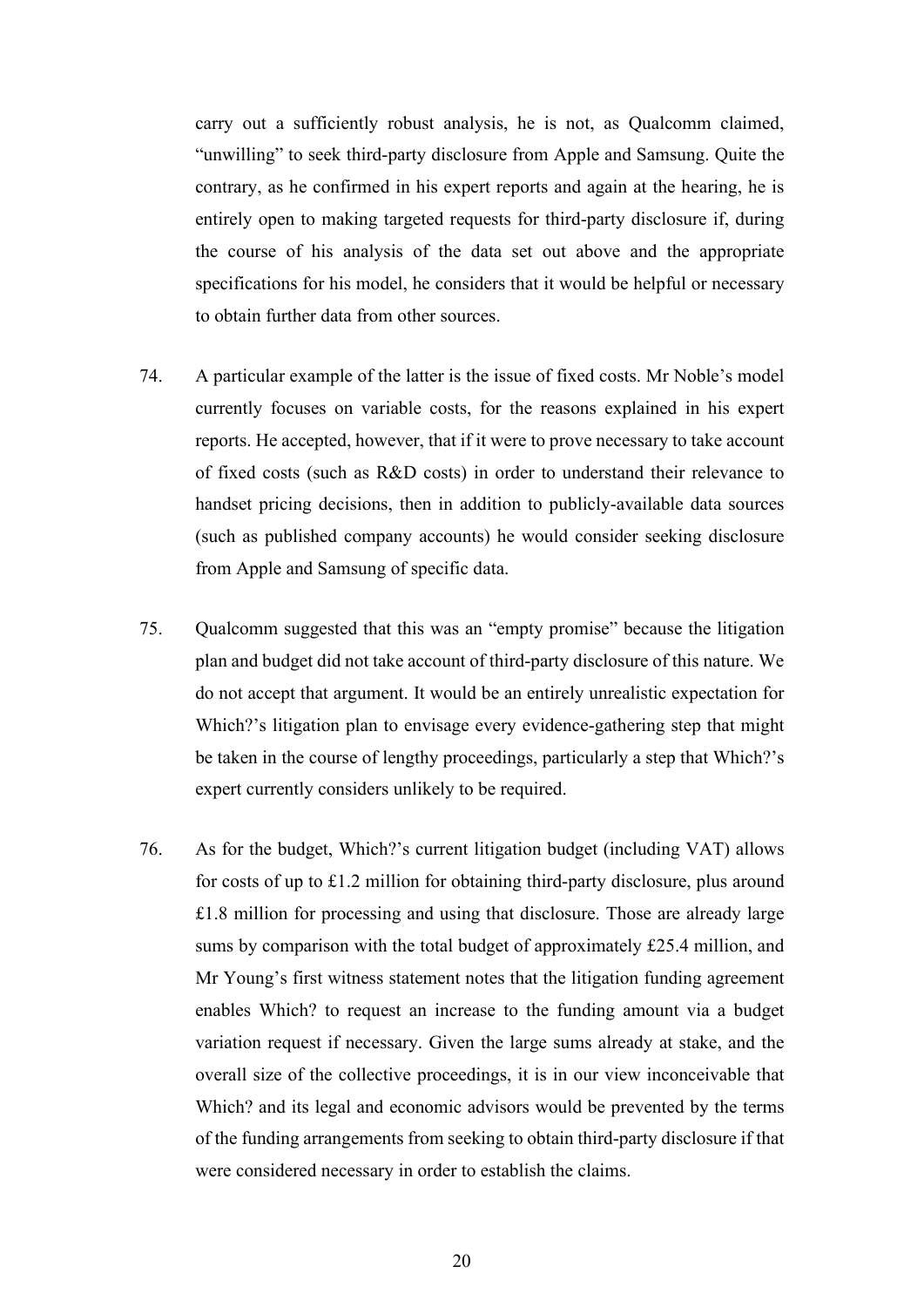#### *(c) Causation vs correlation*

- 77. The next way in which Qualcomm put its case on the insufficiency of the facts was to say that without disclosure from Apple, Samsung and others as to their pricing decisions, the Tribunal would have no factual basis on which to assess whether any statistical relationships between prices and costs derived from Mr Noble's regression analysis implied causation, as opposed to simply showing correlation between those factors.
- 78. The Tribunal agrees that correlation does not necessarily imply causation. That does not, however, mean that a regression model – which at its heart is, as described above, a technique for testing the strength of the correlation between variables – can never be used as evidence of causation. As Mr Noble explained in his third report, in order to ascertain the impact of a change in one variable on another variable it is important to control for the possible impact of other variables. A well-specified regression analysis will therefore (among other things) seek to control for all factors that might reasonably be expected to influence the dependent and independent variables being tested.
- 79. In the present case, where the variables under scrutiny are the prices of handsets and the variable costs of those handsets, Mr Noble said that he will seek to control for all factors that might reasonably be expected to influence the prices paid by consumers, such as the quality of the features of the handset (and in the case of device-and-contract bundled sales the features of the relevant MNO packages). By controlling for those factors, Mr Noble said that he will be able to draw reasonable inferences about causation, because he will be able to conclude that any change in price can only have been caused by the change in the variable costs and not by other factors.
- 80. The validity of this approach in principle is recognised by the European Commission in its "Guidelines for national courts on how to estimate the share of overcharge which was passed on to the indirect purchaser" ("Pass-on Guidelines") [2019] OJ C 267/4, paragraph 102, noting that:

"In a regression analysis, a number of data observations for the variable under consideration and the likely influencing variables are examined. The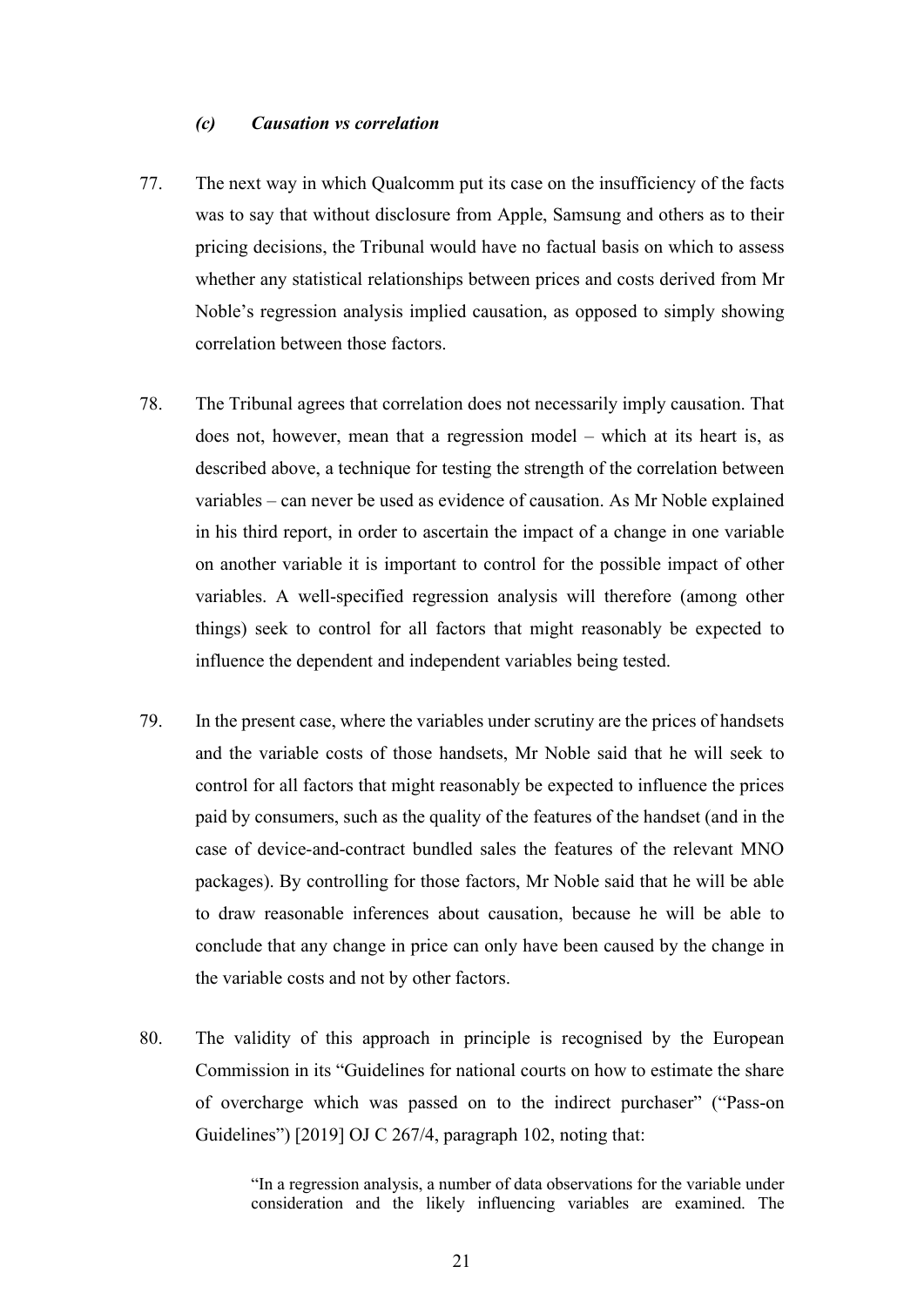relationship identified is usually expressed in the form of an equation. This equation makes it possible to estimate the effects of influencing variables on the variable under consideration and to isolate them from the effects of the infringement. Based on a regression analysis, it is possible to estimate how closely the relevant variables are correlated with each other, which may in some instances be suggestive of a causal influence of one variable on the other."

- 81. The question for the Tribunal will ultimately be whether Mr Noble's hedonic regression analysis sufficiently controls for all other relevant factors that causality can be inferred from whatever evidence of correlation between prices and variable costs the model produces. As a general proposition, there will be greater confidence in an inference of causation where the control factors (i.e. the independent variables) are well-chosen and well-specified. By contrast, there will be less confidence in causality if it appears that an important independent variable may be missing from the analysis, or where there is doubt as to the robustness of the model specification.
- 82. It is therefore possible that, having assessed the robustness of the regression model, the Tribunal might conclude that no inference of causality can be drawn from it without additional qualitative corroborating evidence from Apple, Samsung and others. But that will turn on the assessment of the results of the regression model and detailed consideration of its specification at trial. We certainly cannot conclude now that Which?'s case will inevitably fail without the evidence referred to by Qualcomm.

### *(d) Model specification*

- 83. A further way in which Qualcomm put its case developed in particular by Dr Padilla in his evidence – was to say that evidence from (in particular) Apple and Samsung would be required in order for Mr Noble's regression model to be based on robust data and appropriately specified. In that regard, Dr Padilla made various points which we address in turn.
- 84. *Measurement of component costs*. Dr Padilla said that the "teardown" estimates of component costs which Mr Noble proposes to use may not reflect Apple and Samsung's actual costs, if they have negotiated particular favourable terms. We do not consider that this point fundamentally undermines Mr Noble's analysis.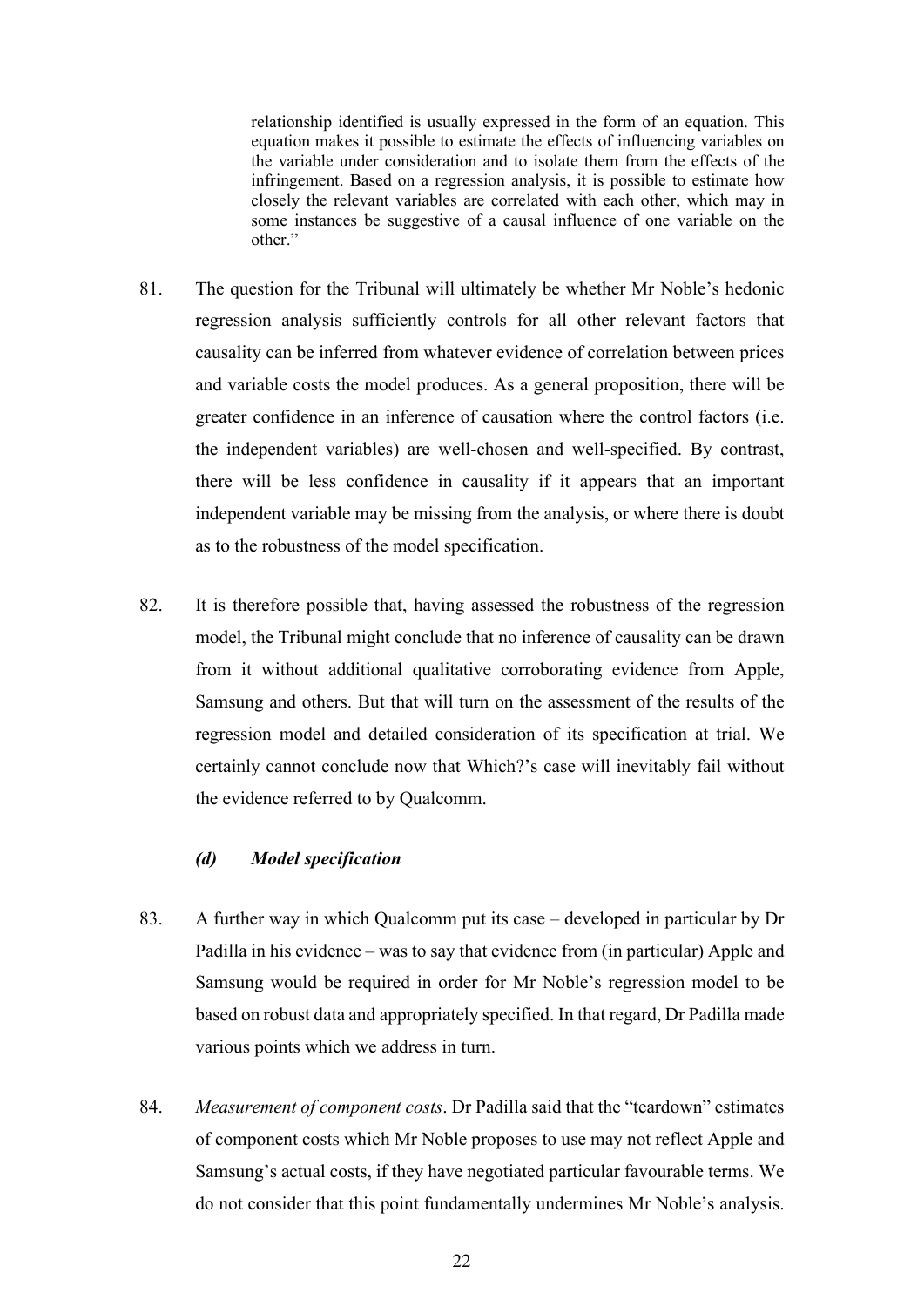As Mr Noble pointed out, many of the handset components are relatively commodified and their costs are to that extent likely to be fairly commodified. He would, in addition, be able to carry out a cross-check against Qualcomm's own chipset costs, and if necessary further benchmarking could be sought from other specialist data providers.

- 85. There is therefore no doubt that in this regard Mr Noble's proposed methodology is grounded in the facts of the case. The potential dispute is merely as to which data sources are required for the analysis, and Dr Padilla fairly accepted that he did not yet know whether there would be any concerns with Mr Noble's cost data. Insofar as this remains a material issue of dispute between the parties, therefore, we consider that this is a matter to be assessed at trial.
- 86. *Focal pricing.* Dr Padilla noted that Mr Noble's proposed model would assume a linear relationship between prices and variable costs. He pointed, however, to the use of focal pricing by (at least) Apple, and possibly also by Samsung and the MNOs, which would imply that prices would move in steps rather than there being a linear price/cost relationship. Dr Padilla considered that the only way of determining whether, in these circumstances, a linear specification of the regression model would be correct would be to obtain evidence on the pricing policies of the companies.
- 87. Mr Noble's response was that on average, looking at a large range of data across different handsets, different OEMs and different sales channels, any nonlinearity in the response of price to costs would be smoothed out. He emphasised, however, that he had not yet determined exactly how to specify his regression model, and that one question to consider in the process of model development would be the extent to take account of any non-linearity in the cost-price relationship, through the use of an appropriate econometric technique.
- 88. This is, in our view, paradigmatically an issue that will fall to be tested at trial, by reference to the data as to the extent of focal pricing and the decisions made by Mr Noble in due course as to the appropriate specification of his model in response to those data. At the present stage, at which we necessarily have neither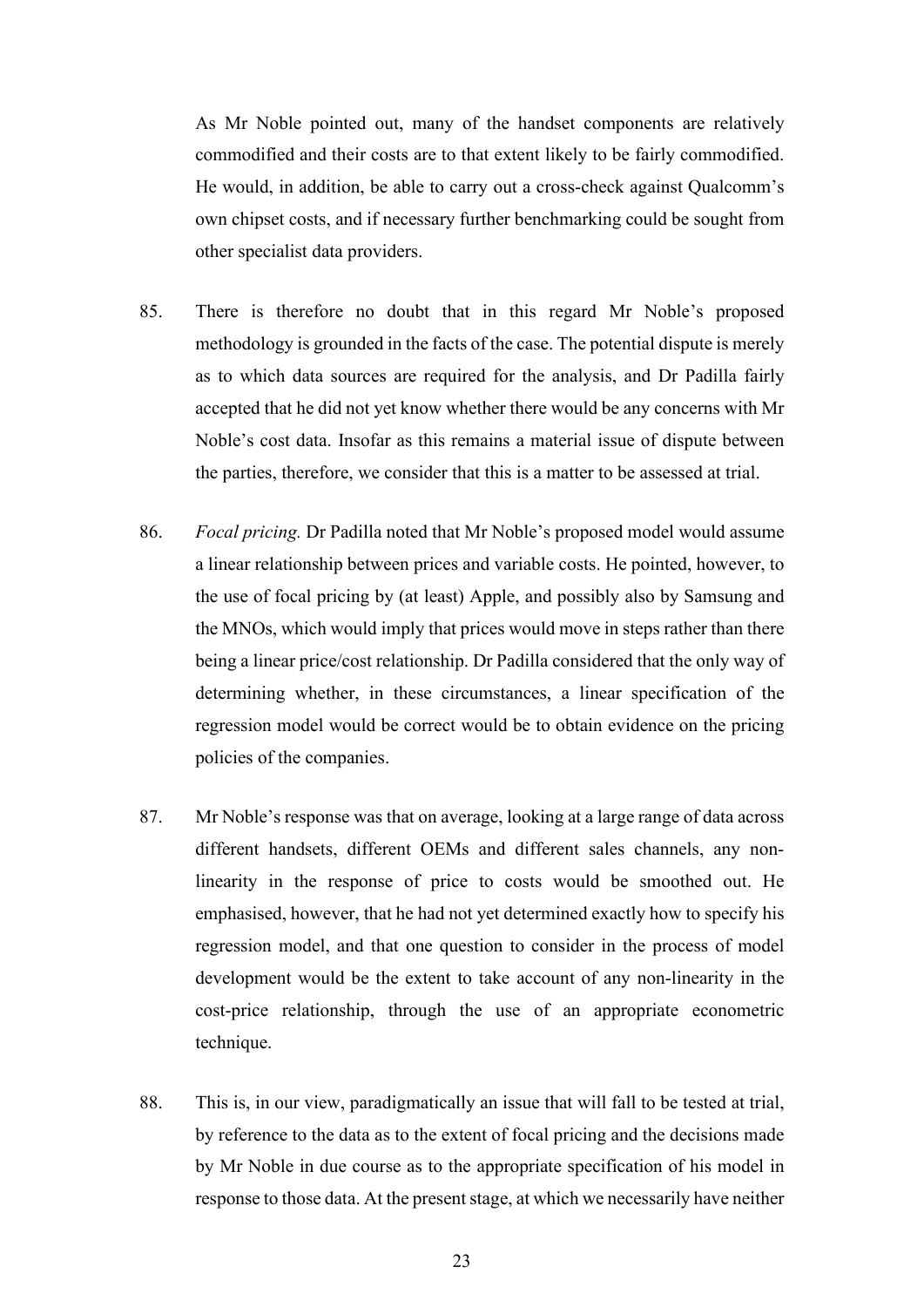those data nor a full specification of Mr Noble's model, we cannot say whether Mr Noble's approach will prove to be flawed or not. For the purposes of certification, the question is whether the proposed approach is sufficiently credible or plausible, and sufficiently grounded in the facts. We consider that Mr Noble's responses to this issue meet that test.

- 89. *Fixed costs*. Mr Noble's position was that, as noted above, his model will focus primarily on variable costs rather than fixed costs. Dr Padilla objected that it is necessary to obtain evidence of Apple and Samsung's pricing policies in order to establish whether the model should, in fact, also take account of the effect of fixed costs on prices.
- 90. Mr Noble's response was to maintain that his starting point is a valid one. As he explained in his third report, in most industries variable costs are substantially more likely to affect price-setting than fixed costs, and the Passon Guidelines specifically note that fixed costs are less likely to be passed on than variable costs, because at least in the short run "such costs typically do not affect the direct purchaser's price setting" (paragraph 52). He confirmed, however, that he does not exclude the relevance of fixed costs at this stage, but will consider – as his specification of the model develops – whether further data are required to address this point.
- 91. That position is, in our view, entirely reasonable. The objection at this stage is therefore premature. Insofar as there remains a dispute as to this aspect of the model specification, that will be a matter to address at trial, but it does not prevent certification.
- 92. *Pass-on rates*. As we have indicated, a key assumption made by Mr Noble is that all variable costs have the same pass-on rate, such that the pass-on of any inflated royalty can be estimated by measuring the pass-on of other variable costs. Effectively, therefore, Mr Noble's proposed starting point is to aggregate all categories of variable costs in his regression model. In his comments in the "hot tub" Dr Padilla disputed this assumption, and doubted whether Mr Noble's methodology was capable of determining with confidence the royalty pass-on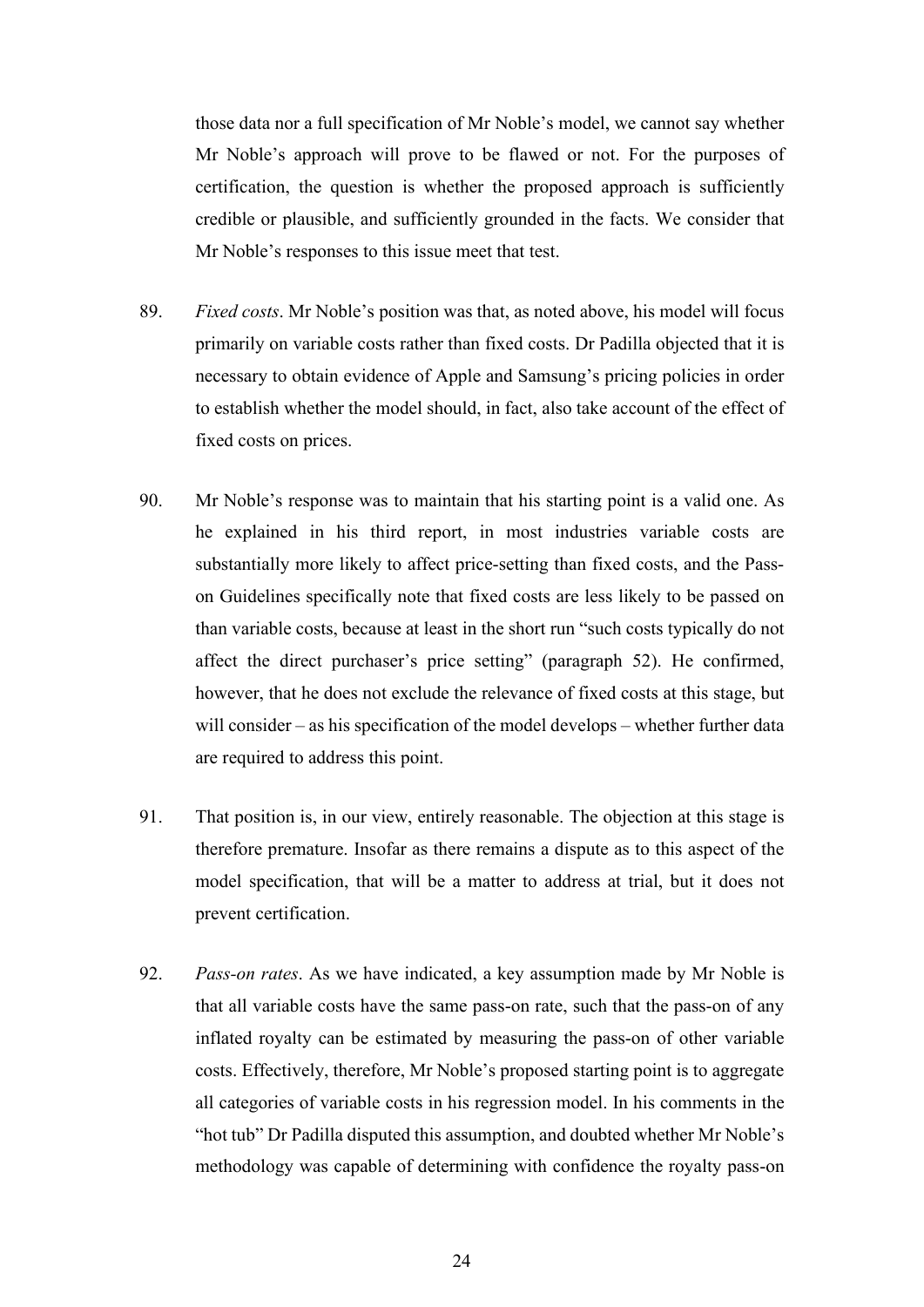rate if prices did not respond to royalties in the same way as to other variable cost categories.

- 93. Again, we regard this as an issue for trial. The assumption, at this stage of the analysis, that different variable cost categories are passed on in the same way is a plausible one. Moreover, to the extent that that assumption does not hold true, Mr Noble confirmed in his comments in the "hot tub" that if necessary, when considering the detailed specification of his model, he would be able to explore the use of different cost variables to reflect costs that might behave in different ways.
- 94. We also note that the premise of aggregating cost categories in any event only arises because of Mr Noble's expectation that there will be limited variability in Qualcomm's royalty rates. That premise, however, is one that will need to be tested, and Mr Noble expressly did not rule out the possibility of treating royalties separately if the royalty agreements disclosed by Qualcomm revealed sufficiently large variations in the royalty rates.
- 95. *Effect of royalties on both prices and product characteristics.* Mr Noble's starting assumption is that quality choices by Apple and Samsung in the design of their handsets will have been determined without regard to the royalty rates, i.e. exogenously. The starting point will therefore be to define quality characteristics as separate independent variables in the regression model. Both Mr Noble and Dr Padilla agreed that if quality choices turn out to have been at least in part responsive to price (i.e. endogenous) that would require a different approach to the regression modelling.
- 96. It was apparent from the lively debate between Mr Noble and Dr Padilla on this point that Mr Noble was both aware of this potential difficulty and had not excluded the necessity of amending his specification to address it. Given that the experts were also agreed as to the particular econometric techniques that could be used to address this endogeneity problem, if it were to arise, we consider that this is again a matter to be addressed at trial rather than at this stage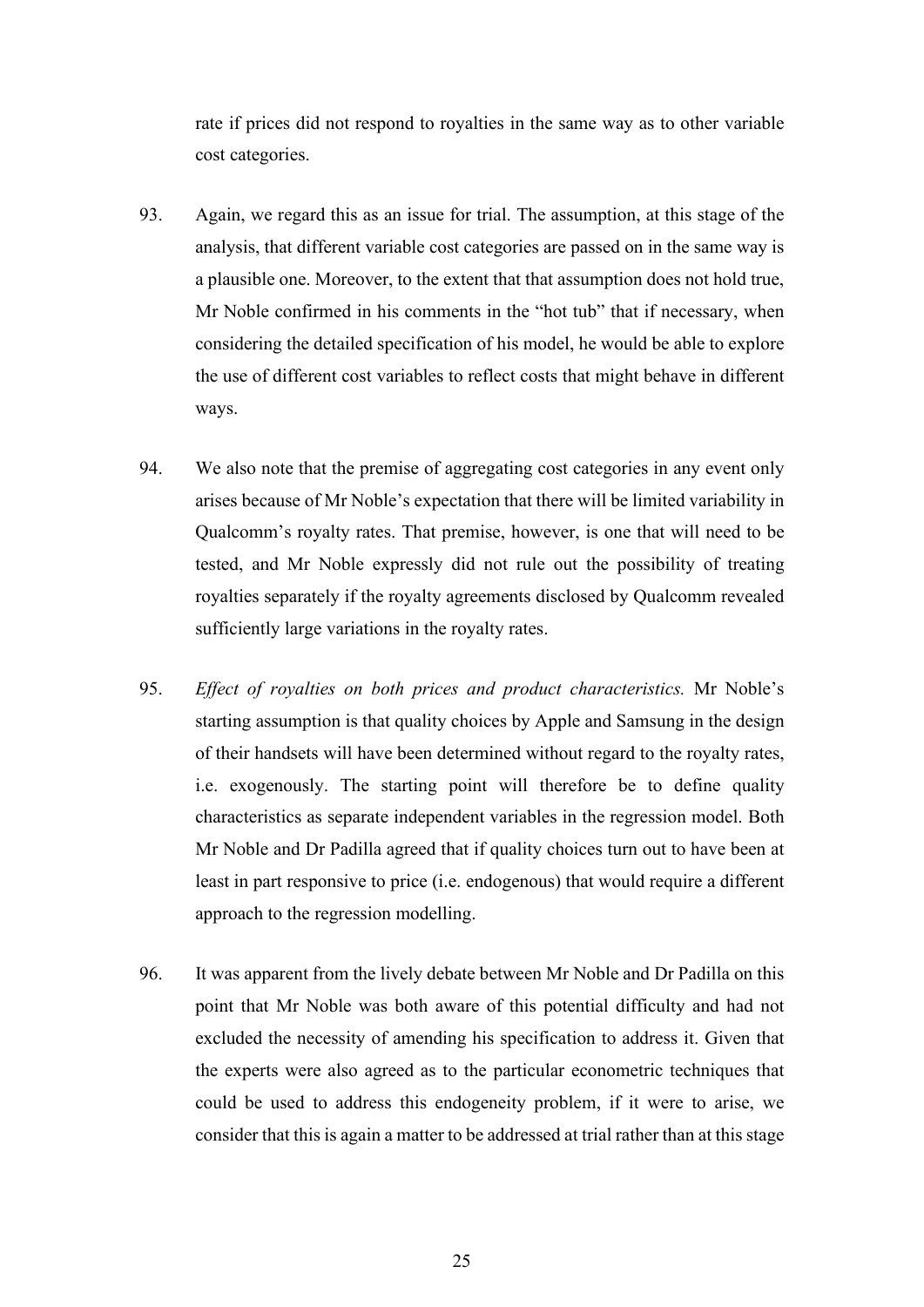- 97. *Ad valorem royalty rates.* For completeness, we note that a different kind of endogeneity problem might arise if Qualcomm's royalty rates were set *ad valorem* by reference to end-prices rather than at absolute levels. In that case the experts were agreed that causation would run in the opposite direction – from prices to royalty rates rather than the other way round.
- 98. There was no material before us to indicate whether this was likely to be a significant problem, but Mr Noble was initially inclined to believe that this would not be likely to make a material difference to the overall analysis if variable costs were considered in aggregate, since royalties make up a relatively small proportion of the overall variable costs that would be included in the model. This is, in any event, not a point going to the question of whether Mr Noble should seek additional disclosure from the OEMs in order to specify his model, but rather simply a question as to how the model specification should deal with a potential problem arising from the terms of the individual royalty agreements when those are disclosed.
- 99. In those circumstances, again, we regard this as a matter for debate at trial, rather than an issue that prevents certification at this stage.
- 100. *Conclusion on model specification*. We do not consider that any of Dr Padilla's points on model specification fundamentally undermines the credibility or plausibility of Mr Noble's methodology for the purposes of certification of the proposed collective proceedings. Rather, as was apparent from the debate between the experts in the "hot tub", these are matters that will fall to be considered in the detailed model specification that is eventually adopted by Mr Noble. As Mr Noble made clear, he had not reached a concluded view on any of the issues raised by Dr Padilla, and at this preliminary stage we would not expect him to have done so. Dr Padilla's criticisms are therefore premature. The proper place to consider them will be at trial, when it will be possible to consider whether the final model specification adopted by Mr Noble adequately addresses the points raised, such that the results of the regression analysis can be regarded as sufficiently robust.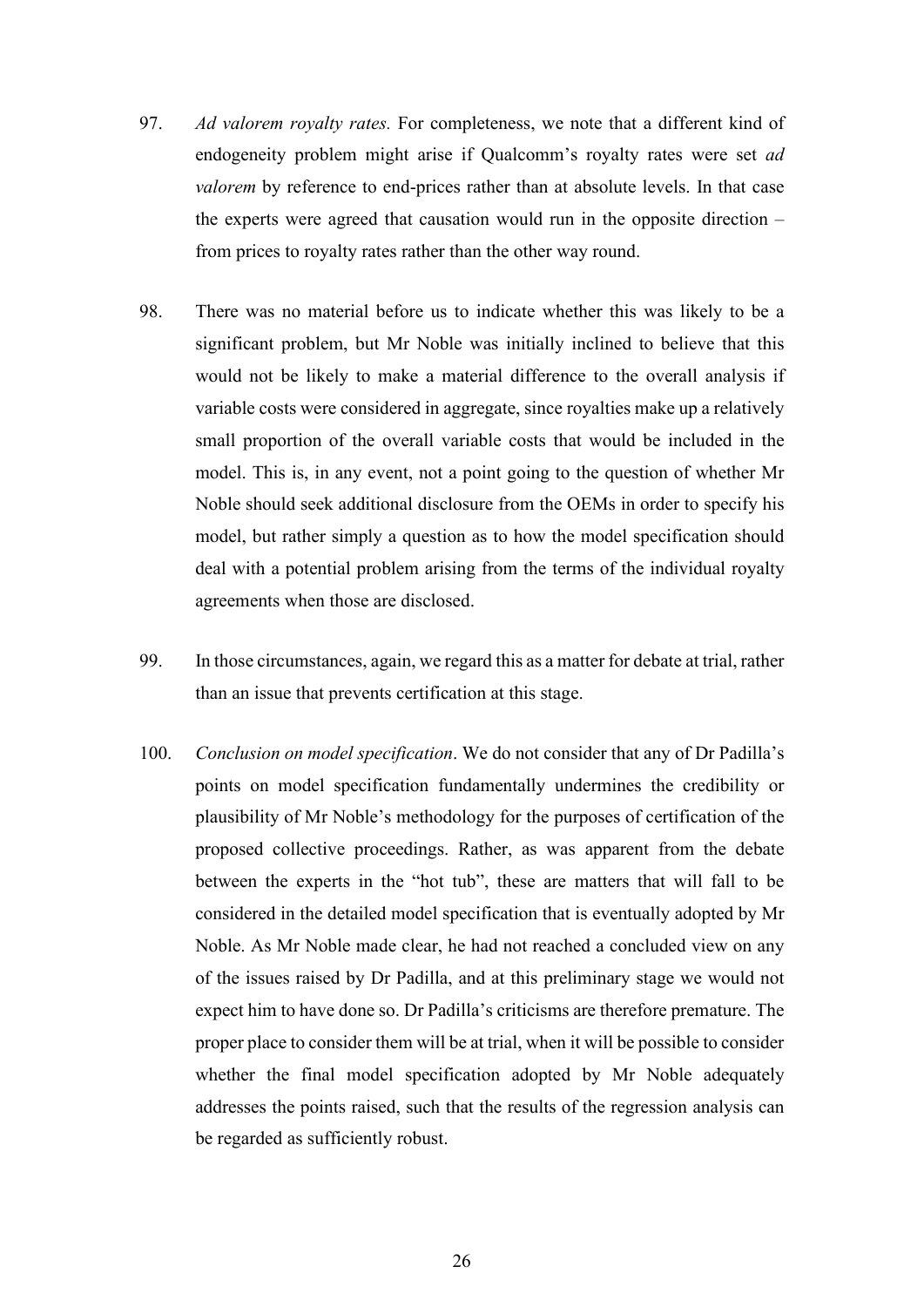#### **(2) Cost-benefit analysis**

- 101. Qualcomm's second objection to certification was that irrespective of the criticisms made of Mr Noble's proposed regression analysis for establishing pass-on of any inflated royalties to the proposed class, the costs of permitting the proposed collective proceedings to continue would outweigh any benefits. On that basis, Qualcomm said that the proceedings would fail to meet the suitability requirement.
- 102. In particular, Qualcomm noted that according to Which?'s budget, the total cost of bringing the proposed claim would be in excess of £25 million (including VAT). Set against that, Which?'s own estimates are that on average the damages that each class member would be able to claim, up to the end of the year 2020, would be £16–17. At that level of damages, Qualcomm argued that there was a real risk that take-up of any damages award would be very limited. Qualcomm noted in that regard the findings of a US Federal Trade Commission Staff Report, "Consumers and Class Actions: A Retrospective and Analysis of Settlement Campaigns" (September 2019) which found a median uptake of damages from class action settlements of 9% and a weighted mean of 4%.
- 103. By contrast, Qualcomm noted that the litigation funder will be entitled to at least 15–25% of the damages award and/or settlement sum if there are sufficient undistributed damages, and subject to the Tribunal disallowing some part of that return.
- 104. As Rule 79(2)(b) of the Tribunal Rules makes clear, the costs and benefits of continuing the collective proceedings are a relevant factor to take into account in assessing whether the claims are suitable to be brought in collective proceedings. Mr Howard argued that in the present case the cost-benefit analysis was sufficiently weighted against certification that the Tribunal should refuse the CPO on grounds of suitability, even if (as we have found above) the Tribunal were to consider that the proposed collective proceedings would otherwise meet the requirements of the *Microsoft* test.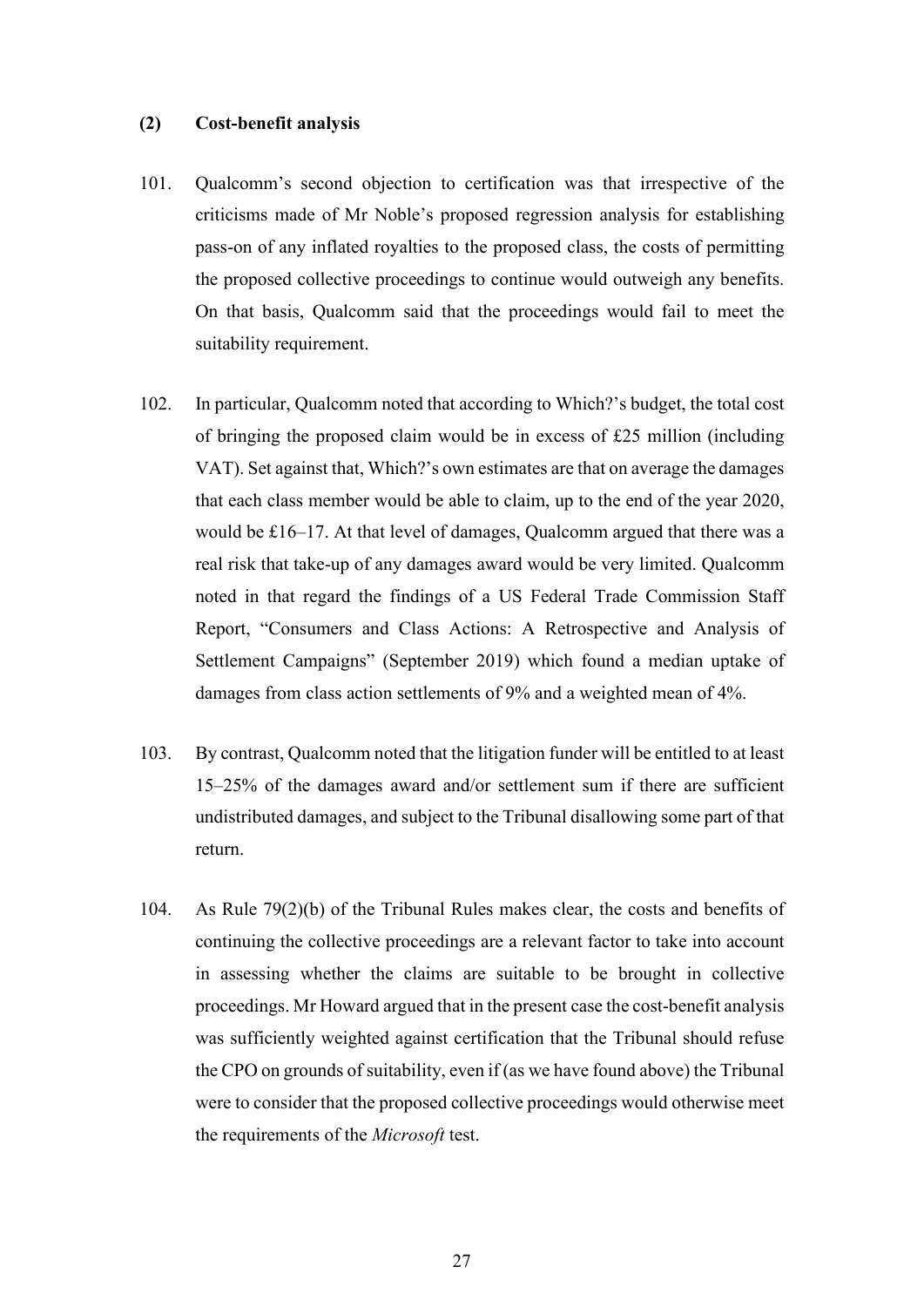- 105. As the Tribunal noted in *Gutmann* at [171], it is relevant to consider whether the proposed collective proceedings are likely to benefit principally the lawyers and funder as opposed to the members of the class. In that regard, we do not exclude that in a particular case the cost-benefit analysis might so clearly weigh against certification that this might in itself be a ground for finding that the claims were not suitable to be brought in collective proceedings.
- 106. We do not consider, however, that the facts of the present case come close to representing such a case. In the first place, in the current economic climate, and given the cost of living challenges faced by many consumers, we do not consider that an average claim of  $£16-17$  per consumer is such a small sum that take-up is inherently likely to be limited. In addition, as Ms Boyle pointed out, the value of individual claims will continue to rise as the proposed collective proceedings progress, as existing class members may purchase additional smartphones (and new consumers will also become part of the class).
- 107. Nor do we accept that take-up of damages is in this case likely to be limited. We agree with Ms Boyle's comments that smartphones are significant purchases, made relatively infrequently for most consumers, and in relation to which consumers are therefore likely to be able to provide documentation from their bank records or electronic receipts. The present case is therefore very different to that of *Gutmann*, which concerned historic rail journeys, for which bank records would not suffice since they would not show the kind of tickets that had been purchased, in circumstances where even recalling the specific journeys might be difficult (see [168] and [175] of the judgment in that case).
- 108. We are also unpersuaded that the facts of this case indicate that take-up of a damages award is likely to be as little as the average figures reported by the FTC in its 2019 report. We agree with Ms Boyle that Which? is well-placed to ensure that notifications to the class of the availability of damages will be effective. She commented that in the first 36 hours following the announcement of the CPO application, there were 131 related news items with a very wide reach, including broadcast and radio interviews and national and local newspapers. We would expect the publicity to be at least as significant were the proposed collective proceedings to be successful either at trial or following a settlement.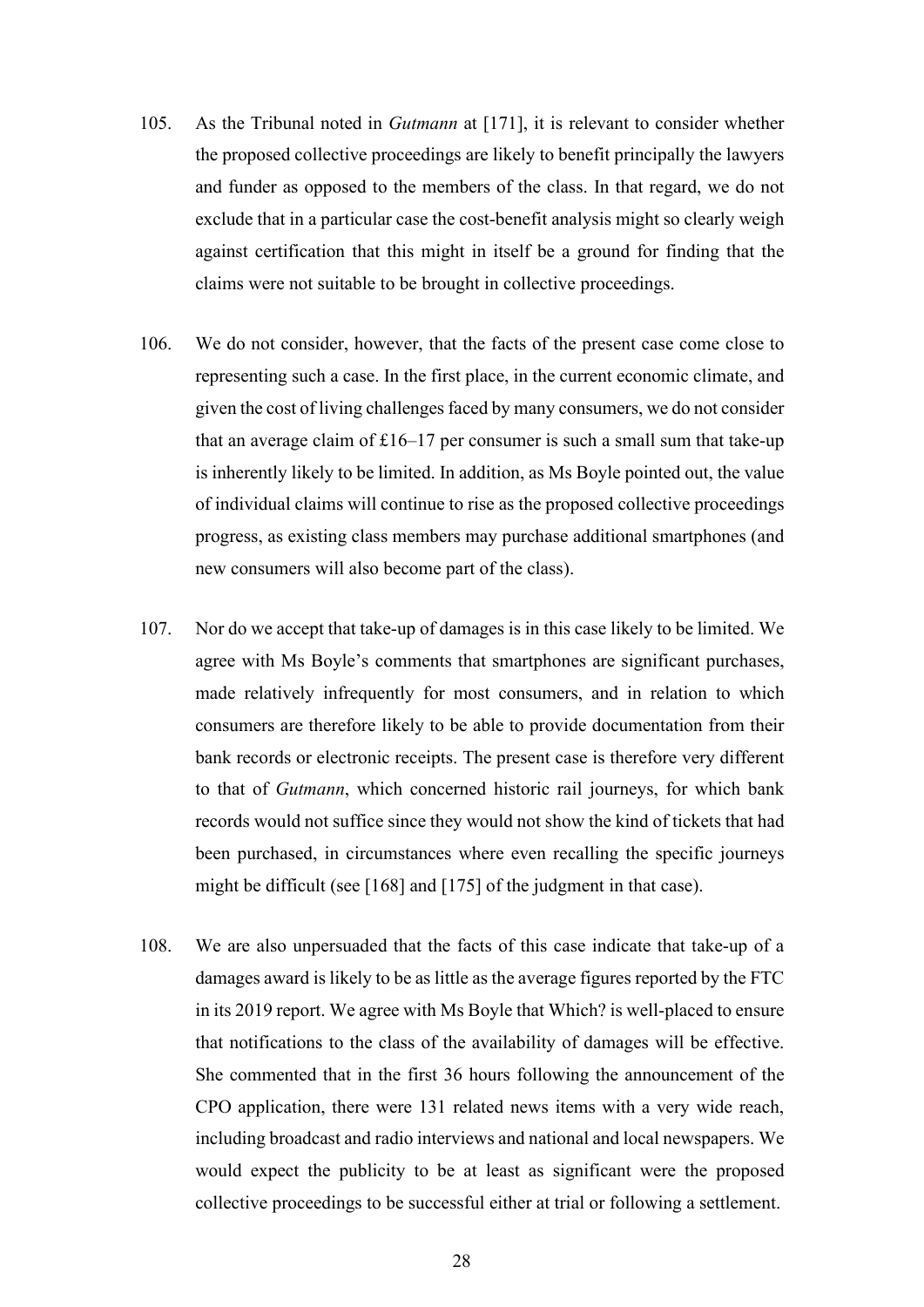- 109. The costs of the proceedings are, unsurprisingly, substantial. But they are not out of line with the costs of other collective proceedings, and overall the total budgeted costs represent only around 5% of the total estimated claim value of £482.5 million. We do not consider that to be disproportionate.
- 110. As for the return to the litigation funder, the comments of the Tribunal at [176] of *Gutmann* are equally apposite in this case: third-party funding is inevitable in this sort of consumer litigation, and a commercial funder will not take the significant financial risk involved without the potential for significant profit in return. The funding arrangements for the present case appear to be broadly comparable with other litigation funding arrangements (and indeed Qualcomm has not sought to suggest otherwise, subject to the point that we address below regarding the lack of an AAE).
- 111. In all the circumstances, therefore, we do not consider that the cost-benefit analysis is in this case a basis to refuse certification of the proposed collective proceedings.

#### **(3) Funding**

- 112. Qualcomm's final contention was that if these proceedings are certified, the Tribunal should require Which? to obtain an AAE in relation to its post-CPO ATE insurance policies.
- 113. In that regard Mr Bacon said that the ATE policies create unacceptable uncertainty for Qualcomm, since they (i) contain exclusions attributable to (among other things) Which?'s failure to cooperate with its legal representatives; (ii) permit the rescission or cancellation of the policy in the event of Which?'s fraudulent or deliberate breach of the duty of fair presentation of the risk to the insurer; (iii) permit the termination of the policy on a variety of grounds such as Which?'s decision to continue the dispute without the insurer's approval, when the legal representatives have advised that the collective proceedings do not have reasonable prospects of success; and (iv) do not allow Qualcomm to enforce the policies directly.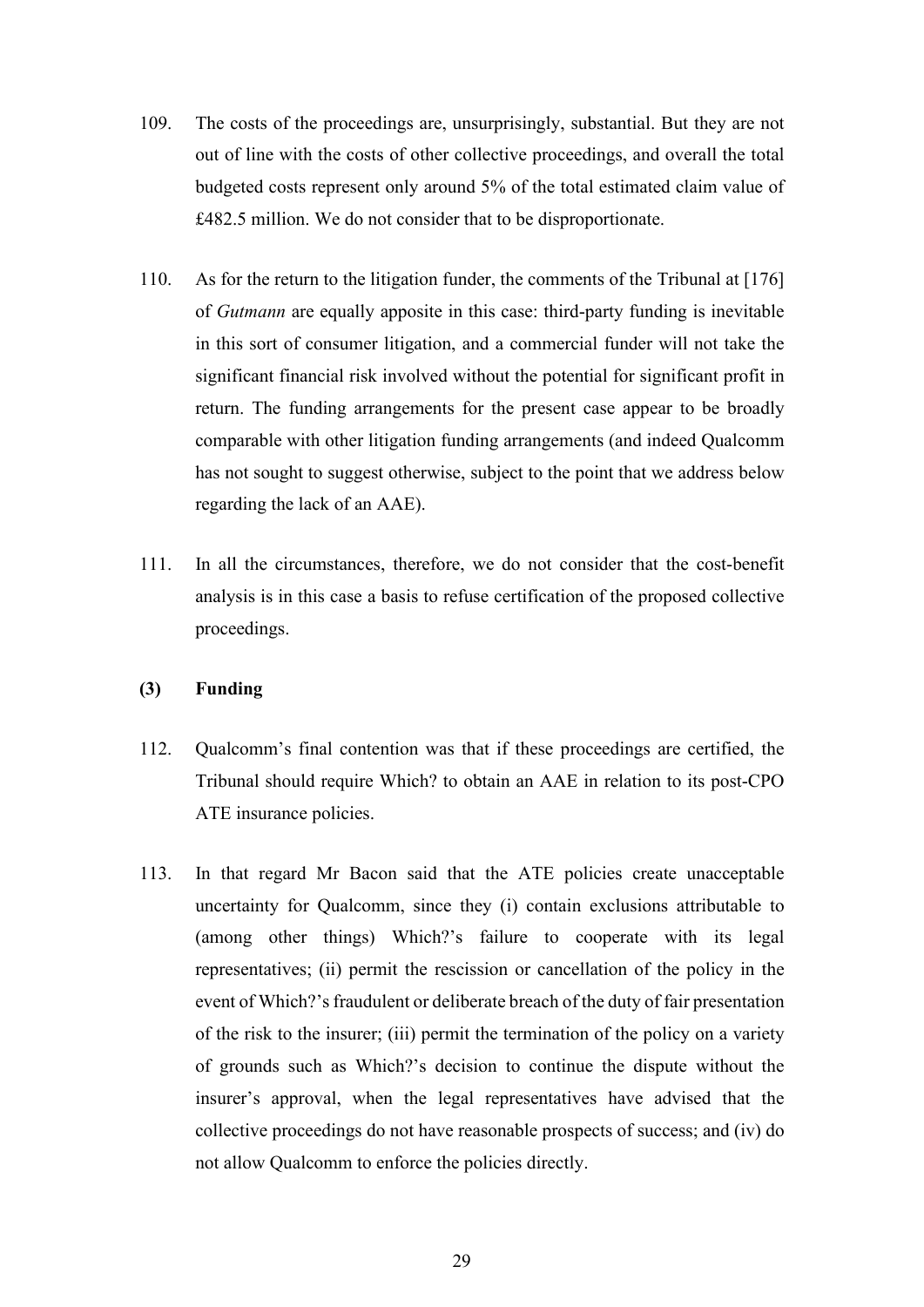114. In response, Which? proposed the amendment of clause 2.1.1 which concerns Which?'s failure to cooperate. In its original form, clause 2.1.1 in each of the policies reads:

> "The Insurer shall not, unless stated otherwise in this Policy, indemnify the Insured under this Policy for Opponent's Costs to the extent that (and only to the extent that) the Opponent's Costs were directly caused by or directly attributable to:

- 2.1.1 The Insured's [i.e. Which?'s] failure to co-operate with or to follow the advice of the Representative [i.e. Which?'s legal advisers]".
- 115. Under the proposed amendments, clause 2.1.1 will read:

"The Insurer shall not, unless stated otherwise in this Policy, indemnify the Insured under this Policy for Opponent's Costs to the extent that (and only to the extent that) the Opponent's Costs were directly caused by or directly attributable to:

- 2.1.1 the Insured's
- (a) non-trivial failure to co-operate with the Representative; or
- (b) failure to follow the reasonable advice of the Representative,

provided that where it is reasonably practicable to remedy the failure:

- 2.1.1.1 the Representative or the Insurer has promptly notified the Insured in writing of the Insured's failure and of the potential consequences for the Insured of that failure under this Policy; and
- 2.1.1.2 within 3 working days of any such notice, the Insured has not remedied the failure by co-operating with and/or following the advice of the Representative."
- 116. Which?'s insurers have confirmed that, if so ordered by the Tribunal, they will agree to amend the ATE policies to incorporate those amendments to clause 2.1.1 at no cost.
- 117. We consider that it is appropriate for clause 2.1.1 to be amended in that way, to clarify the scope of the exclusion in 2.1.1, and will so order.
- 118. Which? has also confirmed that three of its four post-CPO ATE insurers have agreed wording for an AAE in the event that the Tribunal should order this to be provided as a condition of certification. The position of the fourth insurer is that it will consider providing a quote for an AAE in relation to its share of post-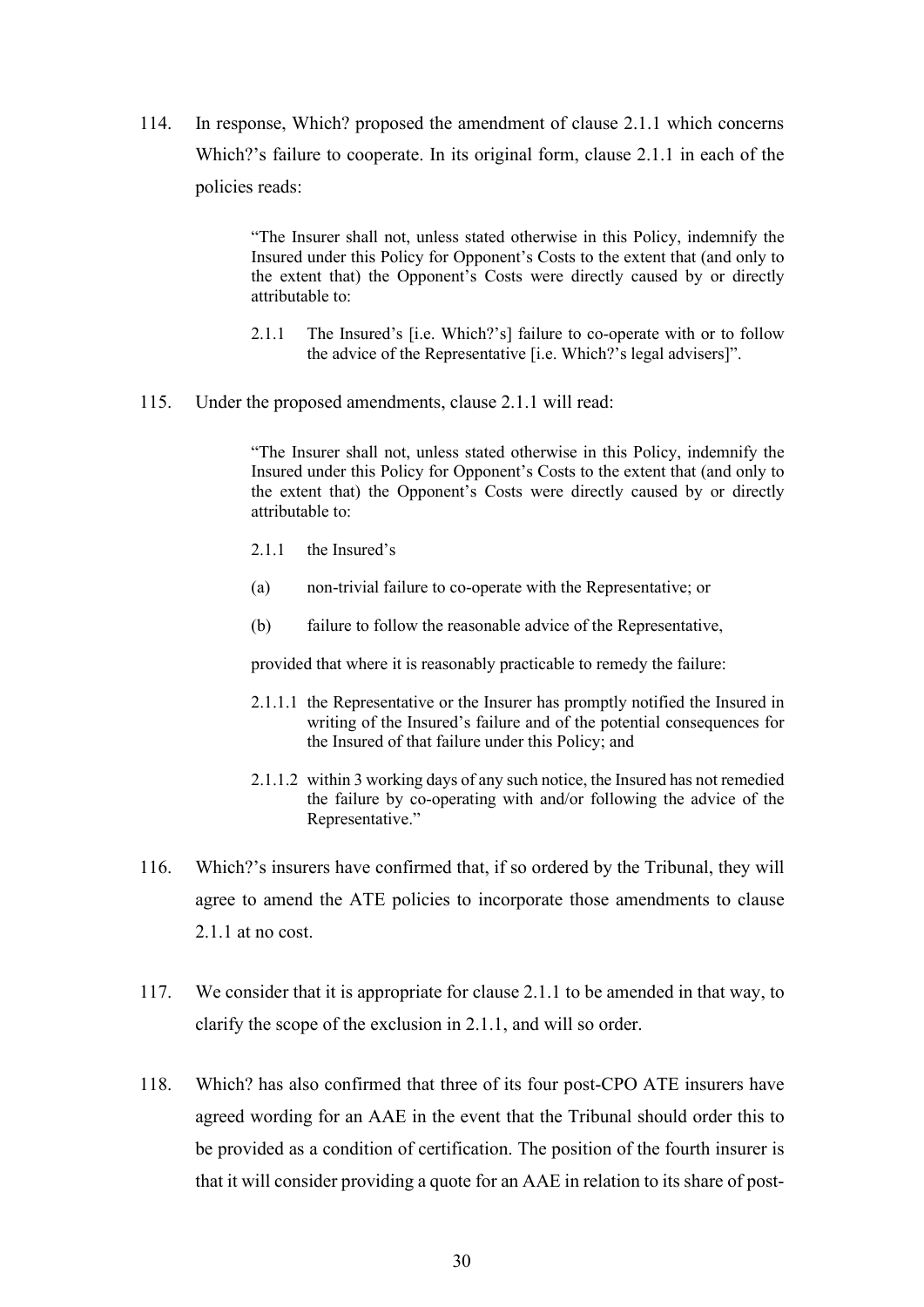CPO cover should an AAE be ordered by the Tribunal as a condition of certification. Which? submitted, however, that it should not be required to add AAEs to its post-CPO ATE policies, not least because of the quoted cost of £1,707,978. Mr Kirby submitted that this was a disproportionate expense to incur, in circumstances where the risk of any exclusion being applied was minimal given Which?'s reputation and experience.

- 119. We agree with Which? on this issue. Which? is a long-established and reputable charity, with its own in-house lawyers and an experienced team of external professional advisors. We regard the risk that it would act unreasonably, so as to engage any of the exclusions in the ATE policies, as very minimal indeed, particularly given the tighter wording of the amended clause 2.1.1.
- 120. Even less likely is the prospect that Which? would have acted in fraudulent or deliberate breach of its duty of fair presentation, so as to give rise to a risk of rescission of the policy. We note that the Tribunal reached a similar conclusion in respect of the Road Haulage Association's ("RHA's") ATE policy in *UK Trucks Claim and Road Haulage Association v Fiat Chrysler Automobiles and MAN and others* [2019] CAT 26 ("*Trucks (Funding)*") at [83].
- 121. As for the fact that Qualcomm is not able to enforce the policy directly, we have not seen anything indicating that there is any risk at all that Which? would not take steps to claim under its ATE policies in order to meet an adverse costs order. The Tribunal rejected a similar complaint in relation to the RHA's policy in *Trucks (Funding)* at [84].
- 122. Finally, we note that Mr Bacon appeared, during the hearing, to suggest that an AAE would avoid the risk of termination of the ATE policies with prospective effect, for example if Which? were to fail to follow a recommendation to discontinue the collective proceedings. That submission was, however, obviously misconceived: there is no prospect of Which? obtaining an AAE that would exclude all possibility of termination by the insurer. In any event, as the Tribunal pointed out at the hearing, if Which?'s ATE cover were to be terminated during the course of proceedings, the proceedings would then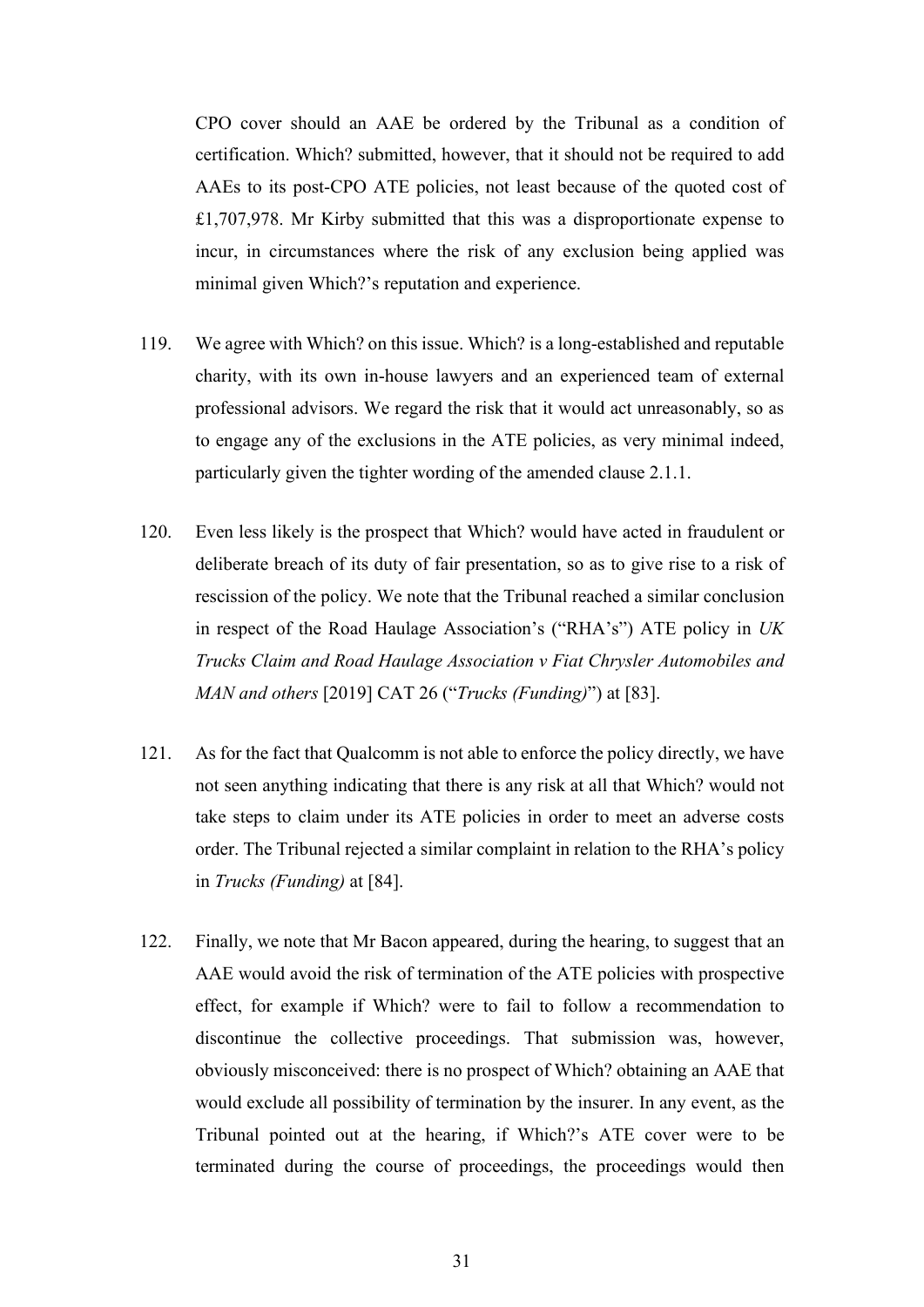undoubtedly come to an end (an outcome that would be welcomed by Qualcomm) unless satisfactory alternative cover could be put in place.

123. Any problem is not, therefore, the risk of prospective termination of cover, but the risk of either rescission or exclusions operating during the period of cover. For the reasons set out above, we regard those risks as being insufficient to justify the substantial additional expense of an AAE in this case.

## **F. CONCLUSION**

- 124. For the reasons set out above, the Tribunal unanimously concludes that:
	- (1) Which? meets the authorisation condition.
	- (2) The claims meet the eligibility condition. There is an identifiable class, the claims raise common issues, and they are suitable to be brought in collective proceedings.
	- (3) Clause 2.1.1 of Which?'s ATE policies should be amended as set out above. We do not, however, require Which? to add AAEs to its post-CPO ATE policies as a condition of certification of the proposed collective proceedings.
- 125. We will therefore make a CPO pursuant to s. 47B(4) CA on an opt-out basis for those of the class domiciled in the UK, and on an opt-in basis for class members domiciled outside the UK.